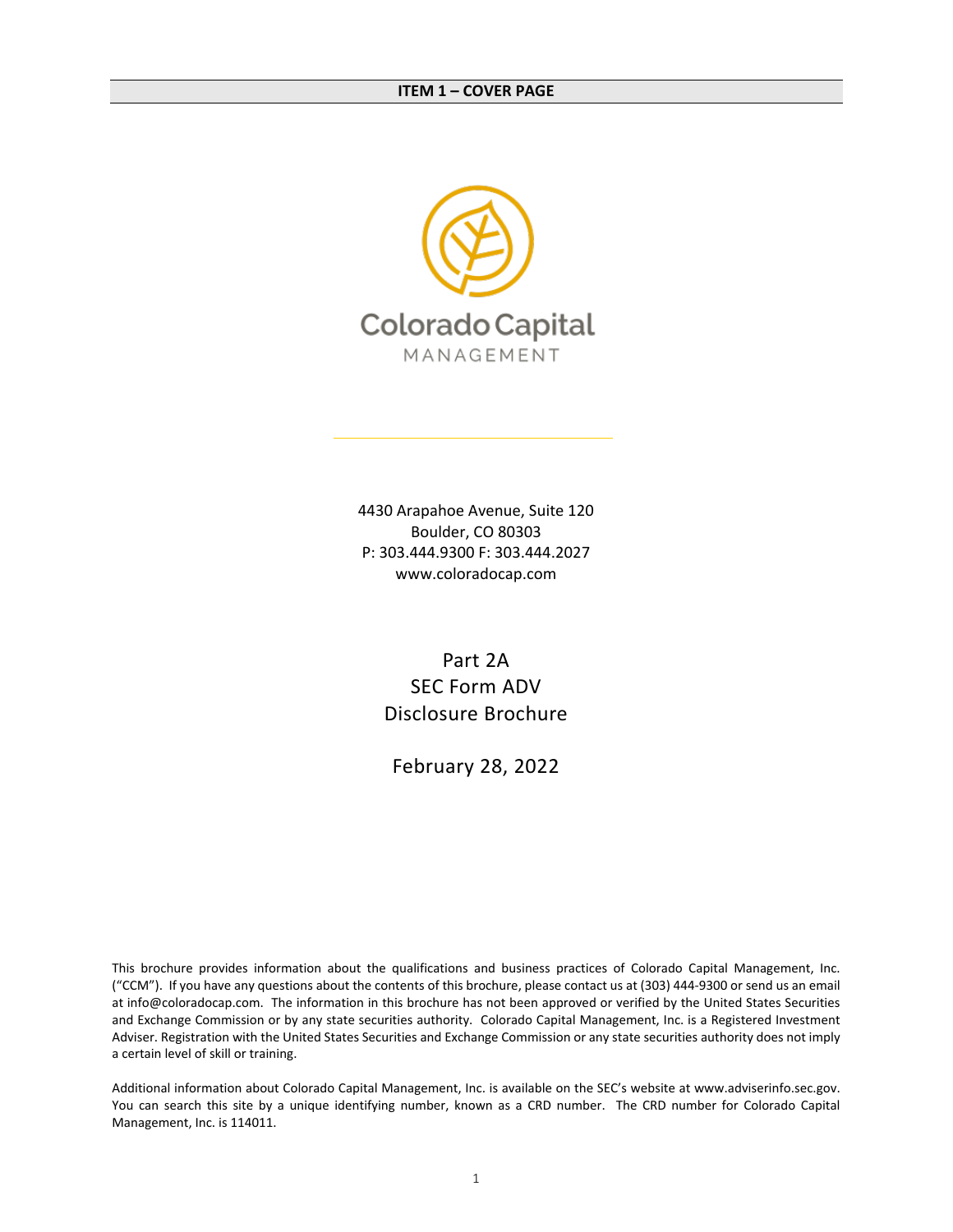## <span id="page-1-0"></span>**Summary of Material Changes**

There have been no material changes since our ADV was last updated April 29, 2021.

If you would like another copy of this Brochure, please download it from the SEC Website as indicated above or you may contact our operations manager Andy Gilson at (303) 444-9300 or via email to: info@coloradocap.com.

We strongly encourage you to read this document in its entirety.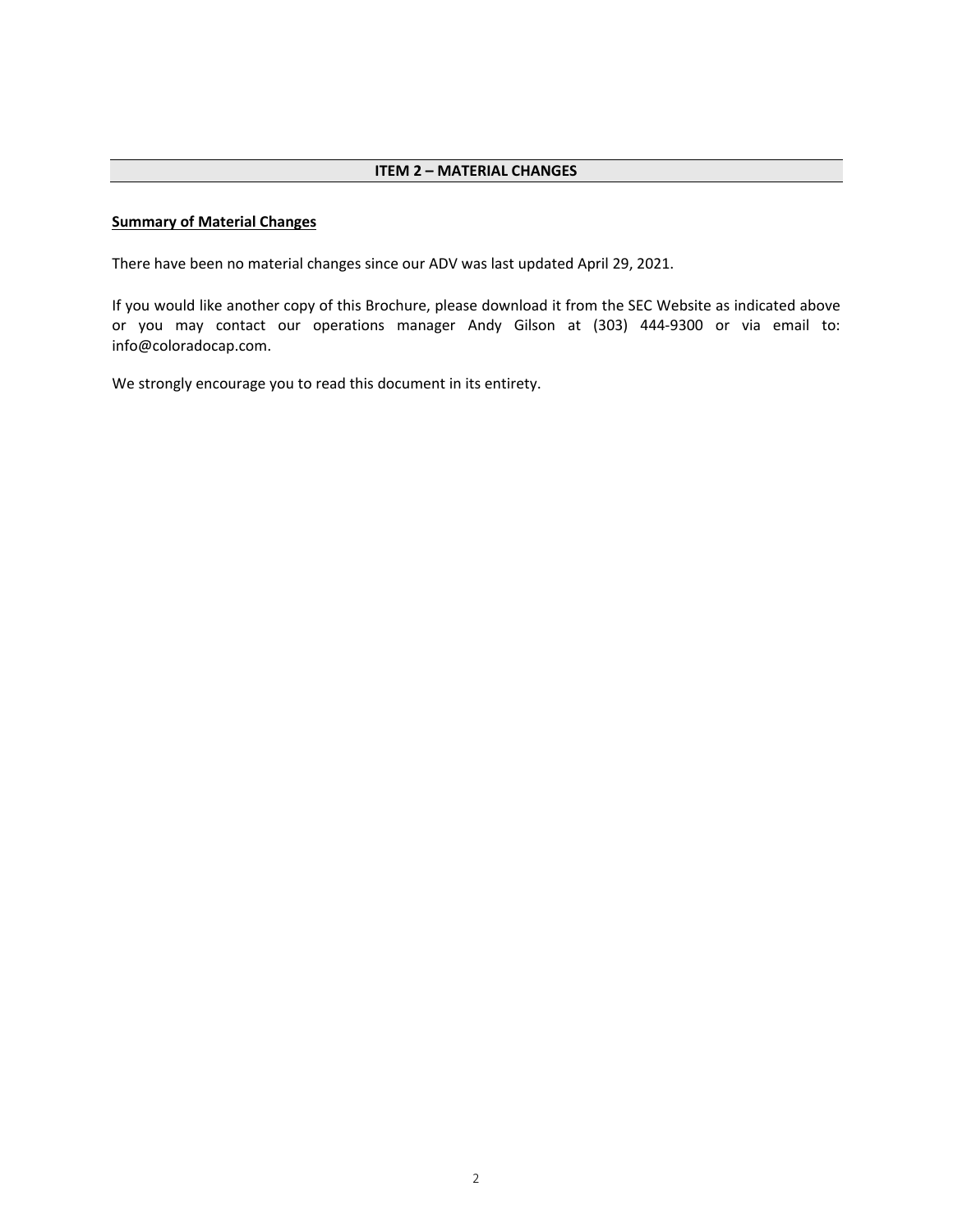# **ITEM 3 - TABLE OF CONTENTS**

<span id="page-2-0"></span>

| ITEM 8 - METHODS OF ANALYSIS, INVESTMENT STRATEGIES AND RISK OF LOSS  11               |
|----------------------------------------------------------------------------------------|
|                                                                                        |
|                                                                                        |
| ITEM 11 - CODE OF ETHICS PARTICIPATION OR INTEREST IN CLIENT TRANSACTIONS AND PERSONAL |
|                                                                                        |
|                                                                                        |
|                                                                                        |
|                                                                                        |
|                                                                                        |
|                                                                                        |
|                                                                                        |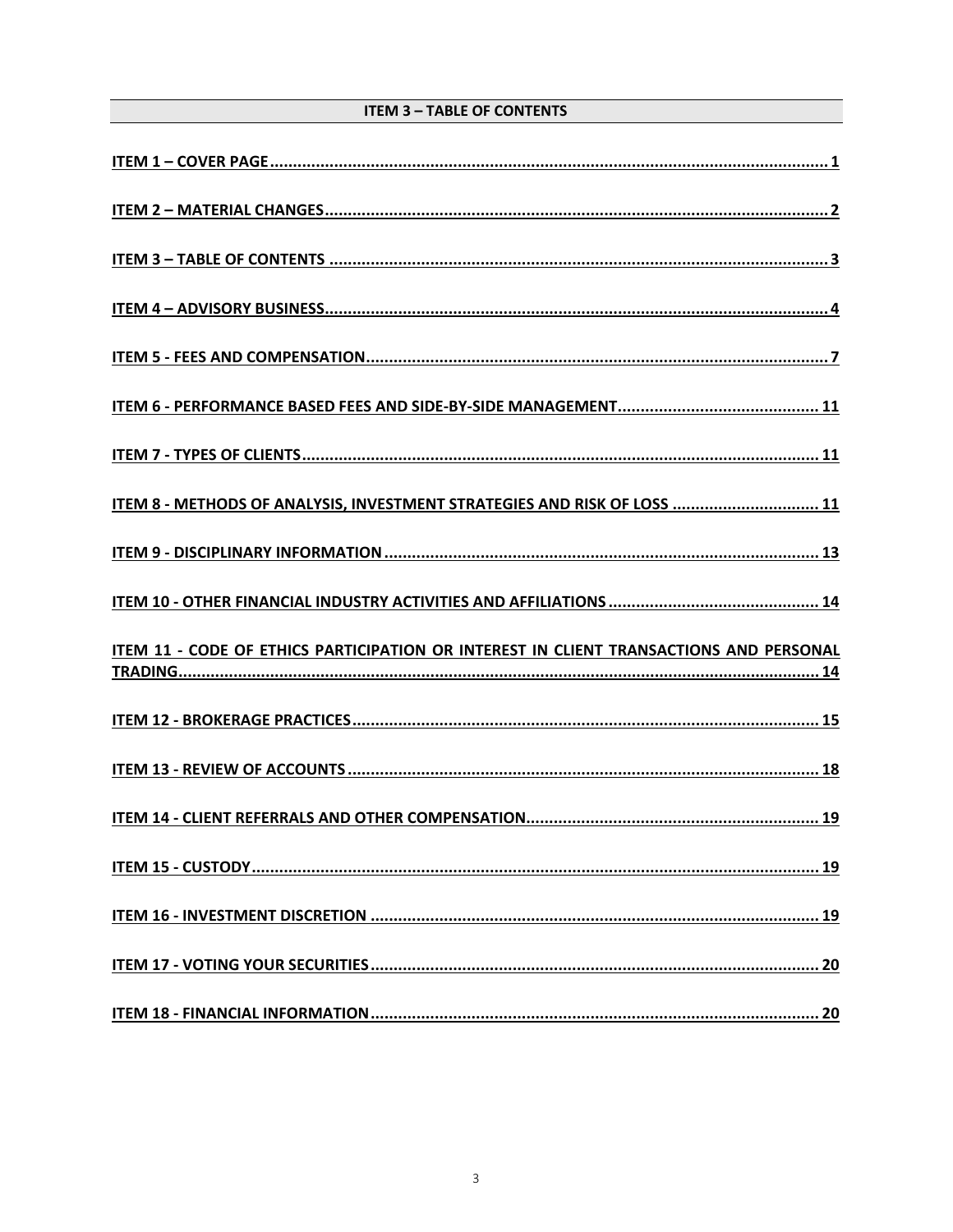#### **ITEM 4 – ADVISORY BUSINESS**

<span id="page-3-0"></span>This Disclosure document is being offered to you by Colorado Capital Management (CCM) in connection with the investment advisory services we provide. It discloses information about the services we provide and the manner in which those services are made available to you, the client.

We are an investment management firm located in Boulder Colorado, specializing in investment advisory services for individuals, high net worth individuals, families, trusts, corporations, foundations, and other charitable organizations. The firm is owned by Steven Ellis, Lee Strongwater and Randall L. Kryszak.

We are committed to helping clients build, manage, and preserve their wealth, and to provide assistance to clients to help achieve their stated financial goals. We may offer an initial complimentary meeting upon our discretion; however, investment advisory services are initiated only after you and CCM execute an engagement letter or client agreement.

### **Investment Management and Supervision Services**

We offer discretionary and non-discretionary investment management and investment supervisory services for a fee based on a percentage of your assets under management. These services include investment analysis, allocation of investments, quarterly portfolio statements and ongoing monitoring services for the portfolio. In almost all cases, a written investment policy statement is developed for and agreed to by each new client before any trading is undertaken. This policy statement (and any subsequent direction by Client) guides all asset allocation and investment selection decisions. Discretionary and non-discretionary transactions are limited to cash, stocks, bonds, mutual funds, exchange-traded funds, certificates of deposit, government securities, options, and other publicly traded marketable securities of a similar nature. Private or non-traded investments may be purchased only by clients signing the appropriate subscription documents at the time of purchase.

Our advisory services are tailored to meet your individual needs. You will have the ability to leave standing instructions with us to refrain from investing in particular industries or invest in limited amounts of securities. However, when using mutual funds or Exchange Traded Funds ("ETFs") this multi-fund manager approach makes it difficult for us to ensure that your portfolio will not invest in a particular industry or security. We are happy to discuss your preferences regarding socially conscious investment concerns and will try to accommodate them if possible.

Once we have determined the types of investments to be included in your portfolio, and allocated them, we will provide ongoing portfolio review and management services. This approach requires us to review your portfolio at least quarterly.

With our discretionary relationship, we will make changes to the portfolio, as we deem appropriate, to meet client financial objectives. We trade these portfolios based on the combination of our market views and client objectives, using our investment process. We tailor our advisory services to meet the needs of our clients and seek to ensure that your portfolio is managed in a manner consistent with those needs and objectives. Clients have the ability to leave standing instructions with us to refrain from investing in particular industries or invest in limited amounts of securities.

We will rebalance the portfolio, as we deem appropriate, to meet your financial objectives. We will trade these portfolios and rebalance them on a discretionary basis.

If a non-discretionary relationship is in place, calls will be placed presenting the recommendation made and only upon your authorization will any action be taken on your behalf.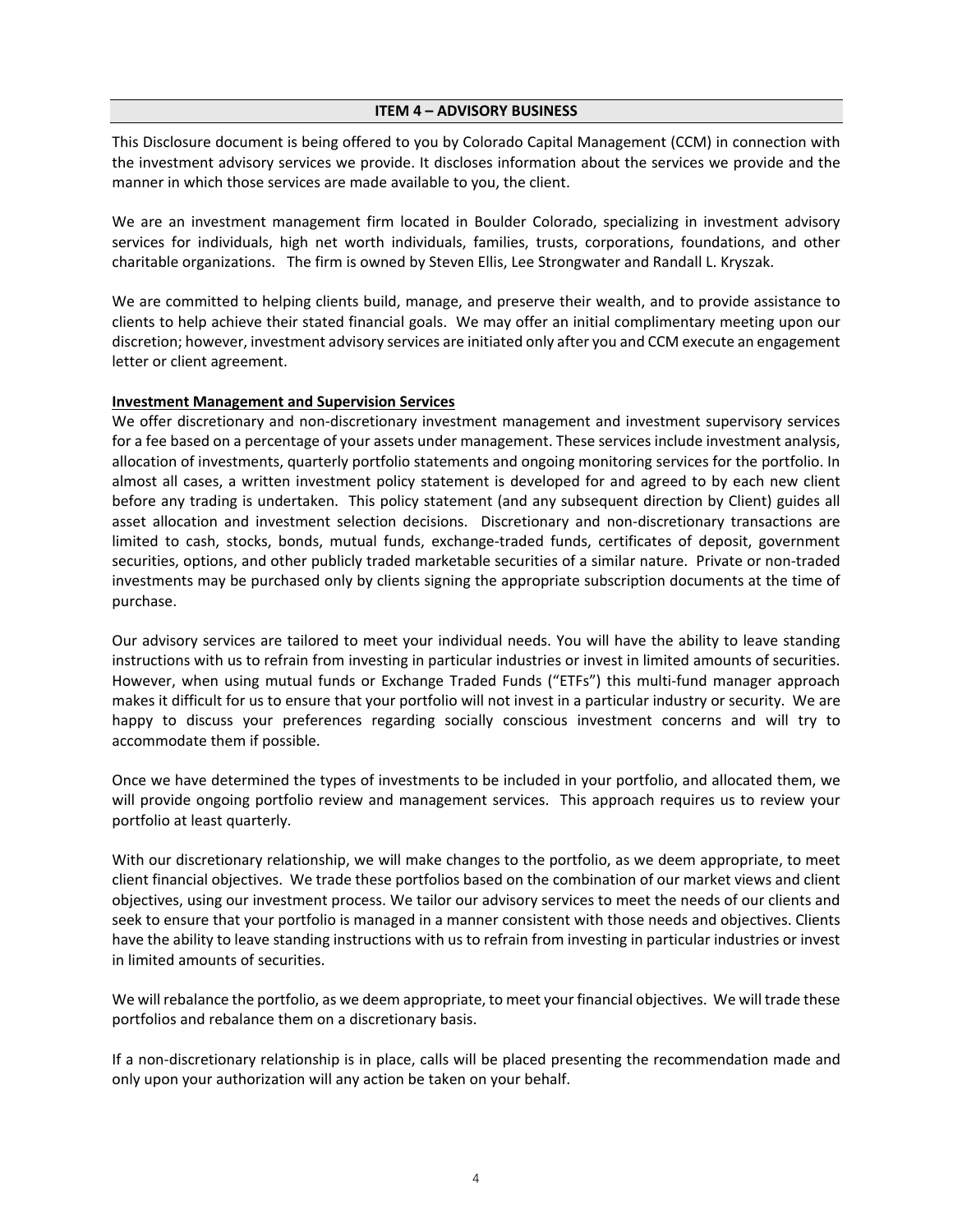In all cases, clients have a direct and beneficial interest in their securities, rather than an undivided interest in a pool of securities. We do have limited authority to direct the Custodian to deduct our investment advisory fees from your accounts, but only with the appropriate written authorization from clients.

Where appropriate, we provide advice about any type of legacy position held in client portfolios. Typically, these are assets that are ineligible to be custodied at our primary custodian. Clients will engage us to advise on certain investment products that are not maintained at their primary custodian, such as variable life insurance, annuity contracts, and assets held in employer sponsored retirement plans and qualified tuition plans (i.e., 529 plans).

You are advised and are expected to understand that our past performance is not a guarantee of future results. Certain market and economic risks exist that adversely affect an account's performance. This could result in capital losses in your account.

# **Referrals to Third Party Money Managers**

Our firm utilizes the services of third-party money managers (TPMM's) for the management of client assets. Examples include mutual funds, exchange traded funds, and separately managed accounts (which may involve entering into a sub-advisory agreement). The cost of these third-party money managers is paid by the client, and that cost is in addition to any fees paid by the client to CCM. While we actively seek to limit these thirdparty expenses, cost is only one of many factors that are considered when selecting a manager. CCM does not receive any compensation from these managers, although they may provide CCM with information and research. (For more on TPMM fees, see item 5: Fees and Compensation).

When third party money managers are utilized, they are responsible for the investment selection and trading of the assets they manage. CCM does not provide advice or direction on the specific securities chosen by each manager. However, in the case of separately managed accounts, clients will typically have the opportunity to provide specific guidelines as to what they would like included or excluded from the account.

Prior to recommending or selecting a TPMM, our firm will conduct due diligence. CCM will also monitor the performance and approach of such managers on an ongoing basis. We are happy to provide you with detailed information about recommended TPMM's.

# **Financial Planning Services**

Through our Financial Planning process, we strive to engage our clients in conversations around the family's goals, objectives, priorities, vision, and legacy – both for the near term as well as for future generations. With the unique goals and circumstances of each family in mind, we offer financial planning ideas and strategies to address the client's holistic financial picture, including estate, income tax, charitable, cash flow, wealth transfer and family legacy objectives. Our team partners with our client's other advisors (CPA, Estate Attorney, Insurance broker, etc.) to ensure a coordinated effort of all parties toward the client's stated goals. Such services include various reports on specific goals and objectives or general investment and/or planning recommendations, guidance on outside assets and periodic updates.

A written evaluation of each client's initial situation or Financial Plan is provided to the client. An annual review will be provided by the Adviser, if indicated by the Client and Advisor per the Financial Planning Agreement. More frequent reviews occur but are not necessarily communicated to the client unless immediate changes are recommended.

### **Retirement Plan Advisory Services**

For employer-sponsored retirement plans with participant-directed investments, we provide advisory services as an investment advisor as defined under Section 3(21) and 3(38) of the Employee Retirement Income Security Act of 1974, as amended ("ERISA").

When serving as an ERISA 3(21) investment advisor, the plan sponsor and our firm share fiduciary responsibility. The plan sponsor retains ultimate decision-making authority for the investments and may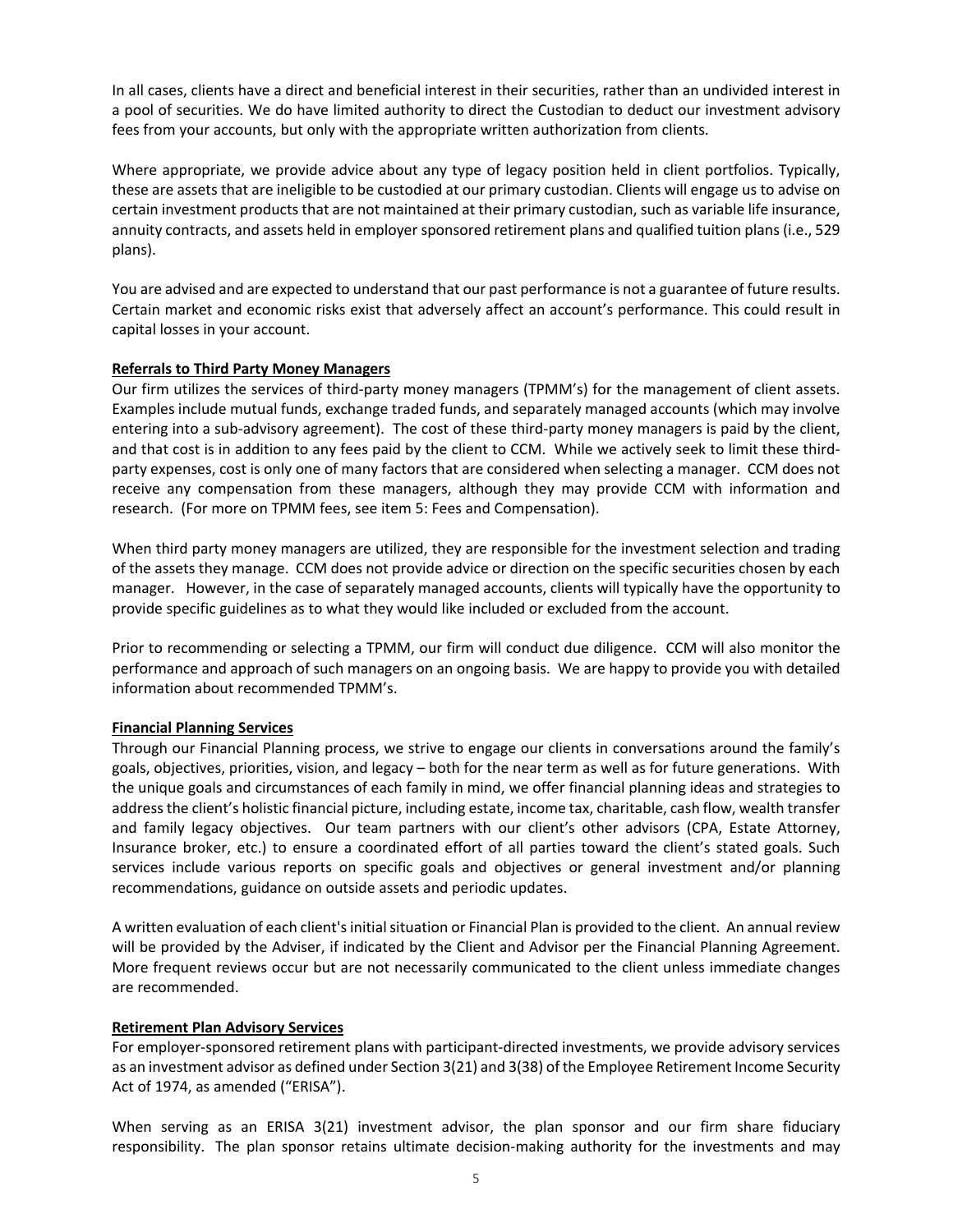accept or reject the recommendations in accordance with the terms of a separate ERISA 3(21) Investment Advisor Agreement between our firm and the plan sponsor.

We provide the following services to the plan sponsor:

- Screen investments and make recommendations.
- Monitor the investments and suggests replacement investments when appropriate.
- Provide a quarterly monitoring report.

When serving as an ERISA 3(38) investment manager, the plan sponsor is relieved of all fiduciary responsibility for the investment decisions made by our firm. We are the discretionary investment manager in accordance with the terms of a separate ERISA 3(38) Investment Management Agreement between our firm and the plan sponsor. Our investment management is limited in that it has the discretion solely to replace funds in plan fund lineups and initiate the transfer of existing balances to the replacements without prior approval from the client.

We provide the following services to the plan sponsor:

- Select the investments.
- Monitor the investments and replace investments when appropriate.
- Provide a quarterly monitoring report.
- Develop a customized IPS.

Our goal in identifying the plan's investment options is to provide a range of options that will enable plan participants to invest according to varying risk tolerances, savings time horizons or other financial goals. The plan's investment options may consist of ETFs, CITs, mutual funds, model portfolios, or other similar investment funds. The investment funds from which our Firm will select from will be those that are available on the plan record-keeper's investment platform.

Retirement Plan Advisory Services consists of helping employer plan sponsors to establish, monitor and review their company's retirement plan. As the needs of the plan sponsor dictate, areas of advising could include: investment selection and monitoring, plan structure, and participant education.

We will provide quarterly recommendations for the plan's investment allocation. Upon receipt we will review the investment options and provide positions for accounts in accordance with the management style chosen by the client. Analysis is provided for each fund held by the Plan. A report shows historical performance, asset allocation, and the performance of each fund, including its performance in comparison to its appropriate benchmark. The report also contains information regarding each Fund's managers, capitalization, investment style, expenses, portfolio composition and other qualitative factors relevant to the Fund's performance and adherence to the Plan's Investment Policy Statement. Clients are responsible for making the fund changes within the account.

### **Participant Level Education**

We can also be engaged to provide financial education to plan participants. The scope of education provided to participants will not constitute "investment advice" within the meaning of ERISA and participant education will relate to general principles for investing and information about the investment options currently in the plan. We may also participate in initial enrollment meetings and periodic workshops and enrollment meetings for new participants. We may meet with plan participants on a regular basis (quarterly, semi-annually or annually) as agreed upon at the Client's discretion to discuss the reports and investment recommendations.

We provide Plan consulting services separately or combined with our Investment Management services. Clients may choose to use any or all of these services as indicated on the Plan Sponsor Investment Advisory Agreement with our Firm.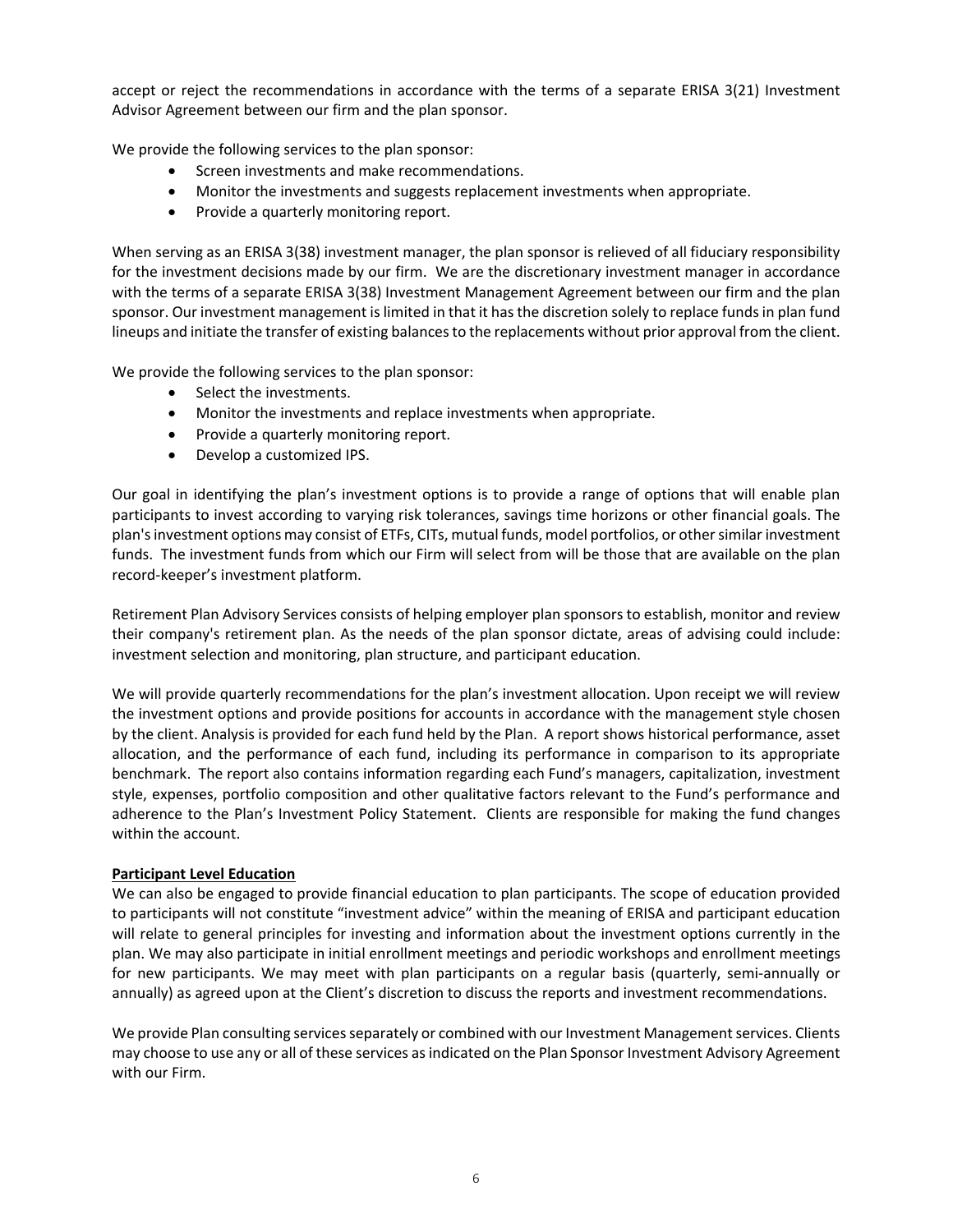### **Disclosure Regarding Rollover Recommendations**

We are fiduciaries under the Investment Advisers Act of 1940 and when we provide investment advice to you regarding your retirement plan account or individual retirement account, we are also fiduciaries within the meaning of Title I of the Employee Retirement Income Security Act and/or the Internal Revenue Code, as applicable, which are laws governing retirement accounts. We must act in your best interest and not put our interest ahead of yours. At the same time, the way we make money creates some conflicts with your interests.

A client or prospect leaving an employer typically has four options regarding an existing retirement plan (and may engage in a combination of these options): (i) leave the money in the former employer's plan, if permitted, (ii) roll over the assets to the new employer's plan, if one is available and rollovers are permitted, (iii) rollover to an Individual Retirement Account ("IRA"), or (iv) cash out the account value (which could, depending upon the client's age, result in adverse tax consequences). Our Firm may recommend an investor roll over plan assets to an IRA for which our Firm provides investment advisory services. As a result, our Firm and its representatives may earn an asset-based fee. In contrast, a recommendation that a client or prospective client leave their plan assets with their previous employer or roll over the assets to a plan sponsored by a new employer will generally result in no compensation to our Firm. Our Firm therefore has an economic incentive to encourage a client to roll plan assets into an IRA that our Firm will manage, which presents a conflict of interest. To mitigate the conflict of interest, there are various factors that our Firm will consider before recommending a rollover, including but not limited to: (i) the investment options available in the plan versus the investment options available in an IRA, (ii) fees and expenses in the plan versus the fees and expenses in an IRA, (iii) the services and responsiveness of the plan's investment professionals versus those of our Firm, (iv) protection of assets from creditors and legal judgments, (v) required minimum distributions and age considerations, and (vi) employer stock tax consequences, if any. Our Firm's Chief Compliance Officer remains available to address any questions that a client or prospective client has regarding the oversight.

#### **Consulting Services**

We also provide clients investment advice on a more limited basis on one or more isolated areas of concern such as estate planning, real estate, retirement planning, or any other specific topic. Additionally, we may provide advice on non-securities matters in connection with the rendering of estate planning, insurance, real estate, and/or annuity advice.

In these cases, you will be required to select your own investment managers, custodian and/or insurance companies for the implementation of consulting recommendations. If your needs include brokerage and/or other financial services, we will recommend the use of one of several investment managers, brokers, banks, custodians, insurance companies or other financial professionals. You must independently evaluate these firms before opening an account or transacting business, and you have the right to effect business through any firm you choose.

#### **Wrap Fee Programs**

We do not place Client assets into a wrap fee program.

#### **Assets**

As of December 31, 2021, we managed a total of \$488,188,006 in client assets; \$430,694,593 in client assets on a discretionary basis and \$57,493,413 in client assets on a non-discretionary basis.

#### **ITEM 5 - FEES AND COMPENSATION**

#### <span id="page-6-0"></span>**Investment Management Fees and Compensation**

Our Firm charges a fee as compensation for providing Investment Management services on your account. These services include advisory services, trade execution, investment supervision, and other account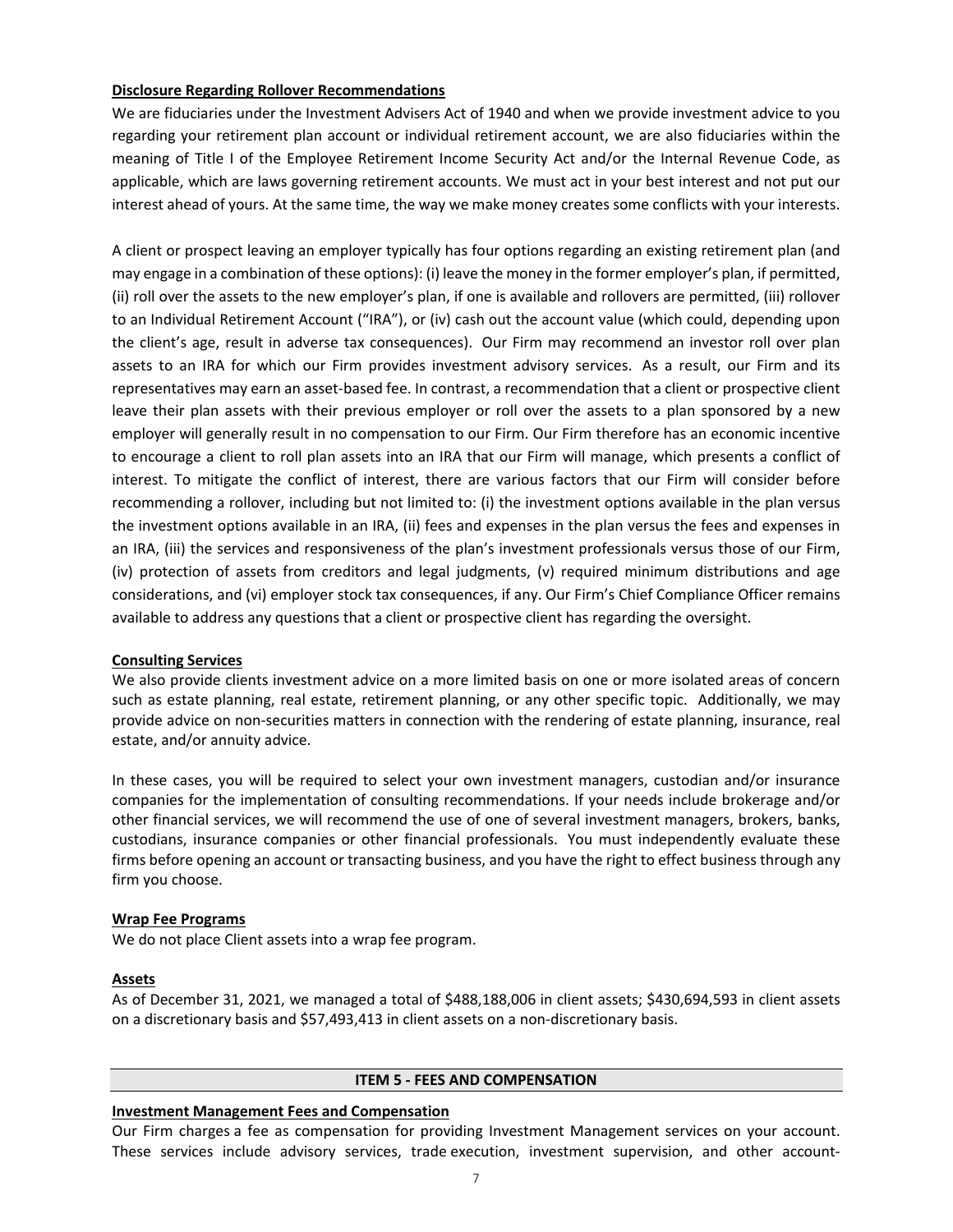maintenance activities. Our custodian charges transaction costs, custodial fees, redemption fees, retirement plan and administrative fees or commissions. See Additional Fees and Expenses below for additional details.

Our fee for portfolio management services is based on a percentage of your assets we manage and is set forth in the following fee schedule\*:

| \$0             | $-$ \$1,000,000          | $= 1.00\%$ |
|-----------------|--------------------------|------------|
| \$1,000,001     | $-$ \$3,000,000          | $= 0.70%$  |
| \$3,000,001     | $-$ \$6,000,000          | $= 0.50\%$ |
| \$6,000,001     | $-$ \$10,000,000 = 0.35% |            |
| $$10,000,001 +$ |                          | $= 0.25%$  |

\*Some legacy clients may be charged under a different fee schedule. The specific advisory fees are set forth in your Investment Advisory Agreement.

The fees for investment management are based on an annual percentage of assets under management and are applied to the household asset value on a pro-rata basis and billed quarterly in advance or arrears, as outlined in the Investment Management Agreement. For new clients, the initial billing will typically occur at the beginning of first calendar quarter after the effective date of the Investment Management Agreement. This billing normally covers the period from the effective date of the agreement until the end of the calendar quarter in which the initial billing takes place. Fees are assessed on all assets under management, including securities, cash and money market balances; although exceptions may be made in certain circumstances.

Our firm may have some legacy accounts that have different fee billing arrangements. These arrangements are detailed and agreed to by the client and the firm in the Investment Advisory Agreement and Addendums.

We may negotiate a lower advisory fee or have the right to waive the minimum fee. Fees may vary based on the size of the account, complexity of the portfolio, extent of activity in the account or other reasons agreed upon by us and you as the client. In certain circumstances, our fees and the timing of the fee payments may be negotiated.

Unless otherwise instructed by the Client, we will aggregate related client accounts for the purposes of determining the account size and annualized fee. The common practice is often referred to as "householding" portfolios for fee purposes and may result in lower fees than if fees were calculated on portfolios separately. Our method of householding accounts for fee purposes looks at the overall family dynamic and relationship.

The independent qualified custodian holding your funds and securities will debit your account directly for the advisory fee and pay that fee to us. You will provide written authorization permitting the fees to be paid directly from your account held by the qualified custodian. At our discretion, you may pay the advisory fees directly to our Firm by check. Further, the qualified custodian agrees to deliver an account statement to you on a quarterly basis indicating all the amounts deducted from the account including our advisory fees.

Either CCM or you may terminate the management agreement, upon written notice to the other party. The management fee will be pro-rated to the date of termination and any unearned fees will be refunded to you or any earned fee will be billed to the account. Upon termination, you are responsible for monitoring the securities in your account, and we will have no further obligation to act or advise with respect to those assets. In the event of client's death or disability, our Firm will continue management of the account until we are notified of client's death or disability and given alternative instructions by an authorized party.

In no case are our fees based on, or related to, the performance of your funds or investments.

### **Third Party Asset Management ("TPMM Program" or "TPMM") Fees**

Fees and billing methods are outlined in each respective TPMM's prospectus or contract.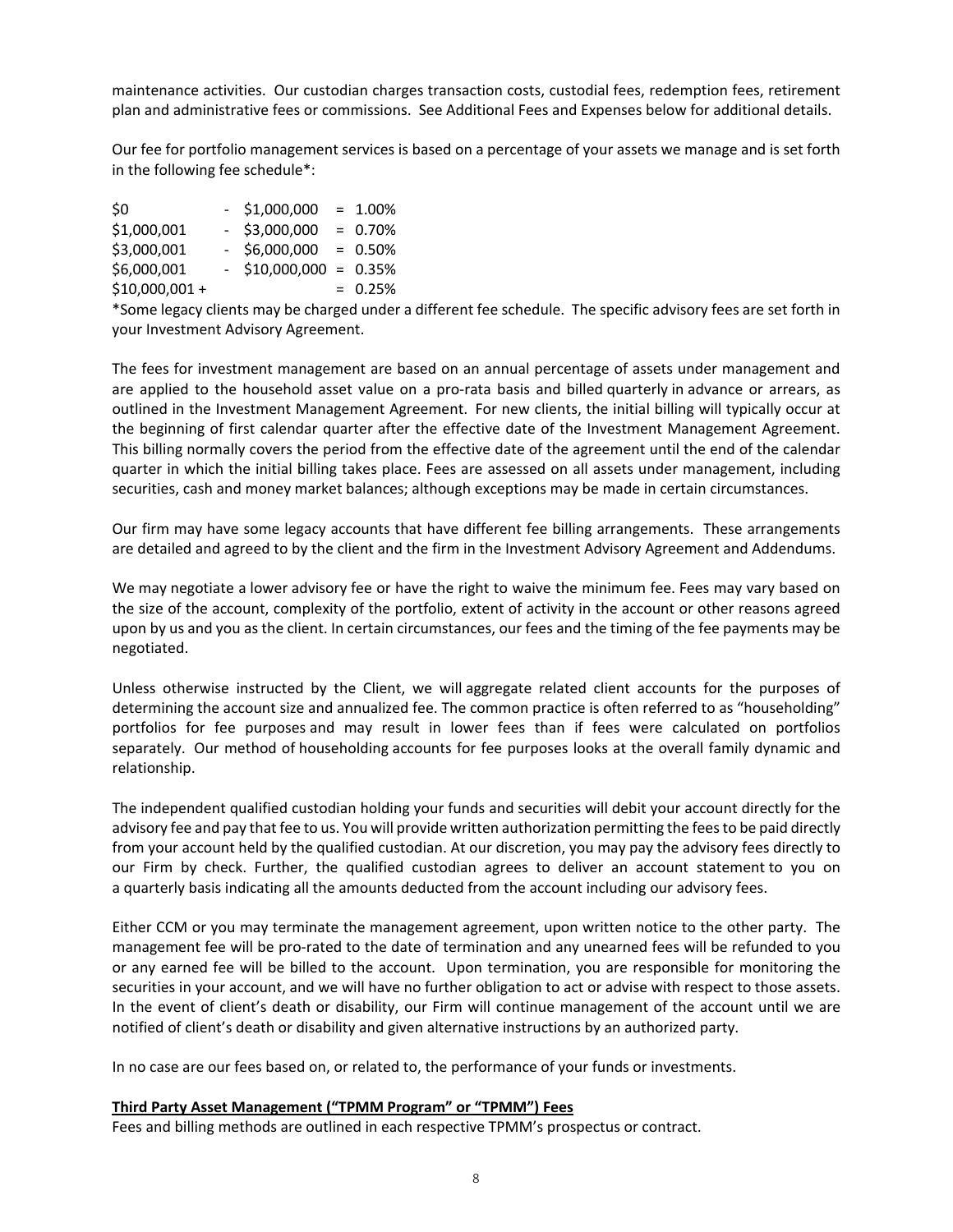The Client pays an on-going fee directly to the TPMM based upon a percentage of your assets under management with respect to each TPMM. You will receive disclosure of all fees by the TPMM, which include the terms of the compensation arrangement and a description of the compensation paid, at the time of signing an advisory agreement with the TPMM. The minimum account size for will vary from TPMM to TPMM. All such minimums will be disclosed in the respective TPMM's Brochure. We may have the ability to negotiate such minimums for you.

You may terminate your relationship in accordance with the respective Managers' disclosure documents. Prepaid fees will be refunded in accordance with the respective Manager's agreement and disclosure documents.

A Manager relationship may be terminated at your or your Investment Advisor Rep.'s discretion. CCM may at any time terminate the relationship with a Manager that manages your assets. CCM will notify you of instances where we have terminated a relationship with any Manager with whom you are investing. CCM will not conduct on-going supervisory reviews of the Manager following such termination. Factors involved in the termination of a Manager may include a failure to adhere to their stated management style or your objectives, a material change in the professional staff of the Manager, unexplained poor performance, unexplained inconsistency of account performance, or our decision to no longer include the Manager on our list of approved Managers.

Some separately managed accounts are only available through a custodian other than Charles Schwab & Co., which is the custodian we use most often. Such other custodians may offer different services, reporting and fee arrangements than Schwab.

# **Financial Planning Fees**

Fees may vary based on the extent and complexity of your individual or family circumstances and the amount of your assets under our management. Our fee will be agreed in advance of services being performed. The fee will be determined based on factors including the complexity of your financial situation, agreed upon deliverables, and whether or not you intend to implement any recommendations through CCM. Fixed fees for individual financial plans, without investment management services, range from \$2,500 to \$5,000, but may be negotiated at the discretion of the Firm. The specific fixed fee for your financial plan is specified in your planning agreement with our Firm.

Typically, we complete a plan within a month and will present it to you within 90 days of the contract date, if you have provided us all information needed to prepare the financial plan. Fees are billed and payable at the time the financial plan is delivered to you. You may terminate the financial planning agreement by providing us with written notice. Upon termination, fees will be prorated to the date of termination and any earned portion of the fee will be billed to you based on an hourly rate of \$250.00. We will not require prepayment of more than \$1,200 in fees per client, six (6) or more months in advance of providing any services.

When both investment management or plan implementation and financial planning services are offered, there is a potential conflict of interest since there is an incentive for the party offering financial planning services to recommend products or services for which CCM may receive compensation. However, CCM will make all recommendations independent of such considerations and based solely on our obligations to consider your objectives and needs. As a financial planning client, you are under no obligation to act upon any of our recommendations or effect the transaction(s) through us if you decide to follow the recommendations.

### **Retirement Plan Advisory Services**

For Retirement Plan Advisory Services compensation, we charge an annual fee as negotiated with the client and disclosed in the Investment Advisory Agreement. The compensation method is explained and agreed upon in advance before any services are rendered. Asset based fees for sponsors of retirement accounts range from 0.1% to 0.5% of the assets in the plan. This may be supplemented or replaced by a mutually agreed upon fixed annual fee.

Plan advisory services begin with the effective date of the Agreement, which is the date you sign the Investment Advisory Agreement. For that calendar quarter, fees will be adjusted pro rata based upon the number of calendar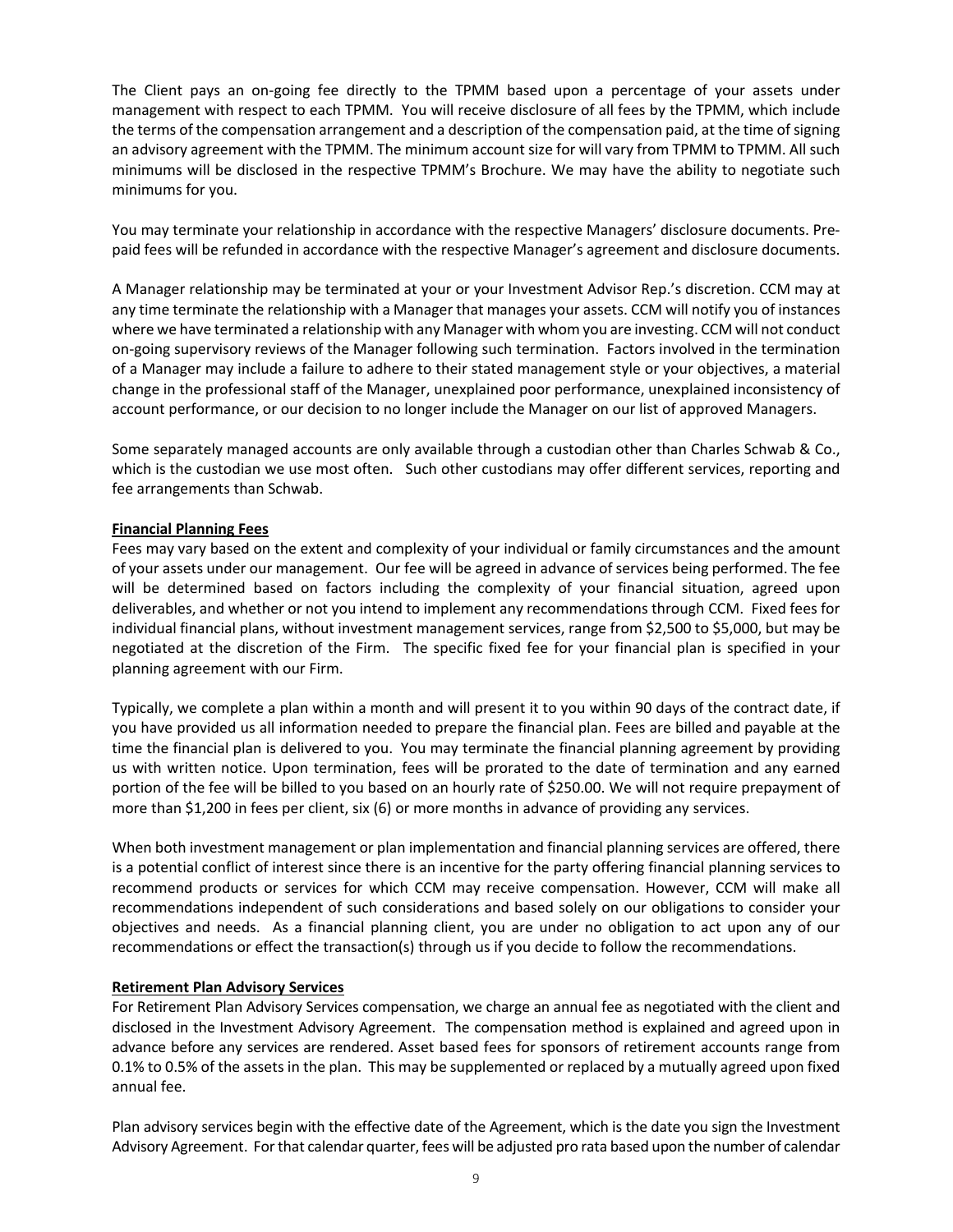days in the calendar quarter that the Agreement was effective. Our fee is billed in arrears on an annual basis. Invoices are sent out each quarter to either the client or the custodian of the Plan. For clients where our fee is billed to the custodian, the fee is deducted directly from the participant accounts. Written authorization permitting us to be paid directly from the custodial account is outlined in the Investment Advisory Agreement.

Either party may terminate the Agreement at any time. You are responsible to pay for services rendered until the termination of the agreement.

### **Initial Public Offerings**

When offered through Charles Schwab & Co., Inc as the account custodian, we may have the ability to request shares of initial public offerings (IPO's) and secondary offerings for our clients. These are short-term, speculative investments.

At this time, we will only request shares of an IPO for a client that has specifically requested those shares. We may charge a fee of up to \$500 per offering for assisting a client with buying and selling these shares.

In the event that multiple clients request shares of an IPO, and we receive fewer IPO shares than were requested, we must allocate those shares among the participating clients. The allocations are typically either equal or in proportion to the number of shares requested (rounded to the nearest hundred). Investing in securities involves risk of loss that clients should be prepared to bear.

# **Consulting Fees**

We provide consulting services for clients who need advice on a limited scope of work. We will negotiate consulting fees with you. Fees range from \$2,500 to \$20,000 for Consulting Services and may vary based on the extent and complexity of the consulting project. Fees will be billed as services are rendered. Either party may terminate the agreement. Upon termination, fees will be prorated to the date of termination and any unearned portion of the fee will be refunded to you as described in the Agreement and our hourly rate described above.

### **Additional Fees and Expenses**

In addition to the advisory fees paid to our Firm, clients also incur certain charges imposed by other third parties, such as broker-dealers, custodians, trust companies, banks and other financial institutions (collectively "Financial Institutions"). These additional charges include securities, transaction fees, custodial fees, fees charged by the Independent Managers, charges imposed by a mutual fund or ETF in a client's account, as disclosed in the fund's prospectus (e.g., fund management fees and other fund expenses), deferred sales charges, odd-lot differentials, transfer taxes, wire transfer and electronic fund fees, and other fees and taxes on brokerage accounts and securities transactions. Our brokerage practices are described at length in Item 12, below. Neither our Firm nor its supervised persons accept compensation for the sale of securities or other investment products. Further, our firm does not share in any of these additional fees and expenses outlined above.

CCM may include mutual funds and exchange traded funds, ("ETFs") in our investment strategies. CCM policy is to purchase institutional share classes of those mutual funds selected for the client's portfolio. The institutional share class generally has the lowest expense ratio. The expense ratio is the annual fee that all mutual funds or ETFs charge their shareholders. It expresses the percentage of assets deducted each fiscal year for funds expenses, including 12b-1 fees, management fees, administrative fees, operating costs, and all other asset-based costs incurred by the fund. Some fund families offer different classes of the same fund and one share class may have a lower expense ratio than another share class. Mutual fund expense ratios are in addition to our fee, and we do not receive any portion of these charges. If an institutional share class is not available for the mutual fund selected, the adviser will purchase the least expensive share class available for the mutual fund. As share classes with lower expense ratios become available, CCM may use them in the client's portfolio, and/or convert the existing mutual fund position to the lower cost share class. Clients who transfer mutual funds into their accounts with CCM would bear the expense of any contingent or deferred sales loads incurred upon selling the product. If a mutual fund has a frequent trading policy, the policy can limit a client's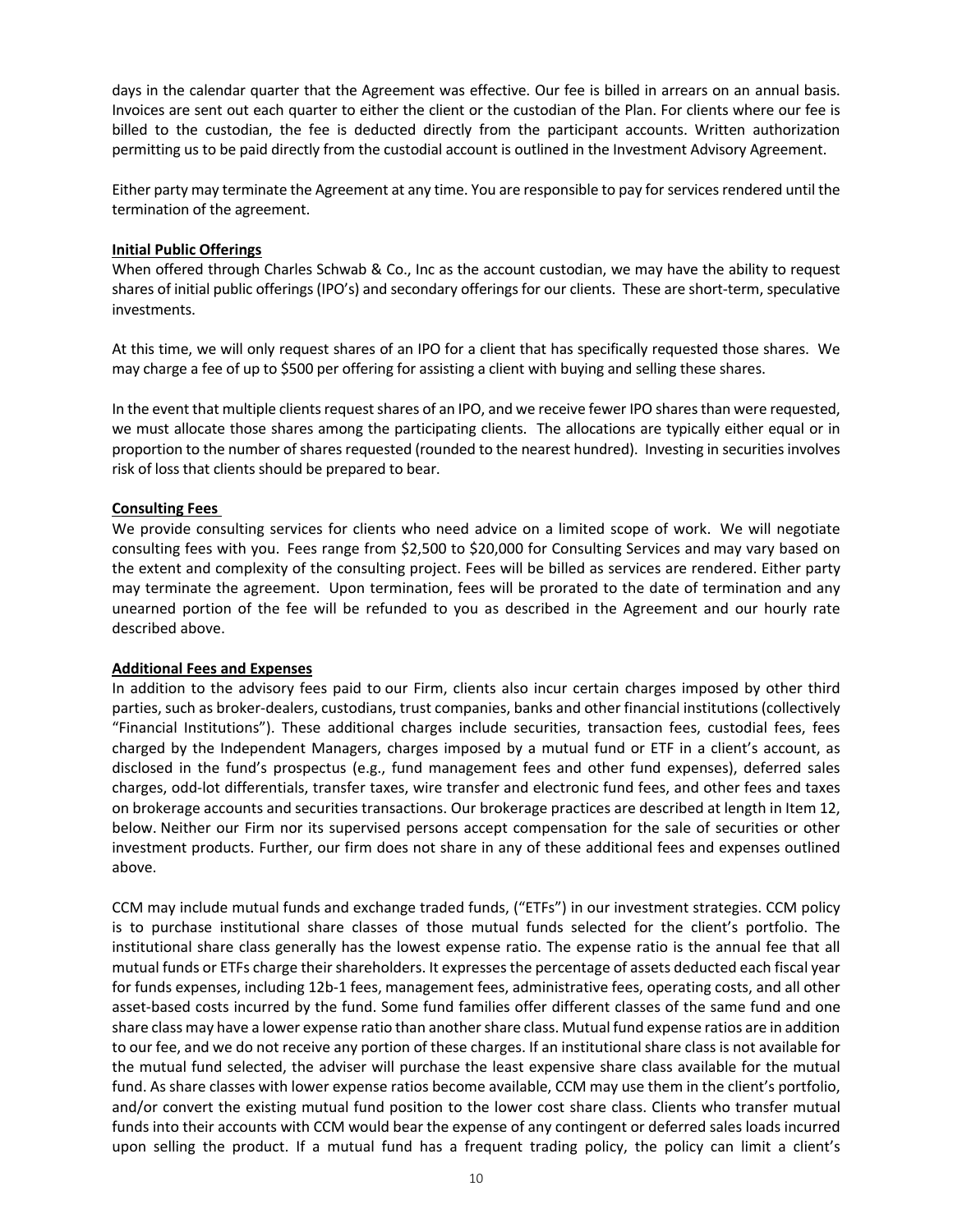transactions in shares of the fund (e.g., for rebalancing, liquidations, deposits or tax harvesting). All mutual fund expenses and fees are disclosed in the respective mutual fund prospectus.

When selecting investments for our clients' portfolios we might choose mutual funds on your account custodian's Non-Transaction Fee (NTF) list. This means that your account custodian will not charge a transaction fee or commission associated with the purchase or sale of the mutual fund.

The mutual fund companies that choose to participate in your custodian's NTF fund program pay a fee to the custodian to be included in the NTF program. The fee that a mutual fund company pays to participate in the program is ultimately borne by the owners of the mutual fund as it is captured in the fund's expense ratio. When we decide whether to choose a fund from your custodian's NTF list or not, we consider our expected holding period of the fund, the position size and the expense ratio of the fund versus alternative funds. Depending on our analysis and future events, NTF funds might not always be in your best interest.

### **Administrative Services Provided by Orion**

We have contracted with Orion to utilize its technology platforms to support data reconciliation, performance reporting, fee calculation and billing, client database maintenance, quarterly performance evaluations, payable reports, and other functions related to the administrative tasks of managing client accounts. Due to this arrangement, Orion will have access to client information, but Orion will not serve as an investment adviser to our clients. CCM and Orion are non-affiliated companies. Orion charges our Firm an annual fee for each account administered by Orion. Please note that the fee charged to the client will not increase due to the annual fee CCM pays to Orion.

#### **ITEM 6 - PERFORMANCE BASED FEES AND SIDE-BY-SIDE MANAGEMENT**

<span id="page-10-0"></span>CCM does not charge any performance-based fees (fees based on a share of capital gains on or capital appreciation of the assets of a client).

### **ITEM 7 - TYPES OF CLIENTS**

<span id="page-10-1"></span>Our clients include individuals, high net worth individuals, families, trusts, corporations, foundations, employee sponsored retirement plans and other charitable organizations.

The minimum account size is \$1,000,000 per household. Fees and minimum account size may be negotiable or adjusted lower at our discretion, as a result of the size, complexity and growth potential of an account.

### **ITEM 8 - METHODS OF ANALYSIS, INVESTMENT STRATEGIES AND RISK OF LOSS**

#### <span id="page-10-2"></span>**Types of Investments and Selection Methodology**

Approximately 70% of our work is related to investment research and management. The balance consists of advising clients on financial planning issues such as college saving vehicles, insurance needs, retirement plans, and strategies to reduce income and estate taxes.

We provide guidance on most types of investment securities. This includes all types of stocks, bonds, mutual funds and exchange-traded funds, and may also include commercial paper, certificates of deposit, real estate, oil and gas, life insurance, annuities, warrants, options, derivatives, hedge funds, venture capital, and other private equity and private debt investments. For clients interested in socially responsible investing, we also select investments that are screened to avoid certain industries and are evaluated on environmental, social and governance issues.

To select investments, we utilize fundamental analysis, which means that we focus on the underlying fundamental characteristics of each investment. The information that we utilize for this analysis is primarily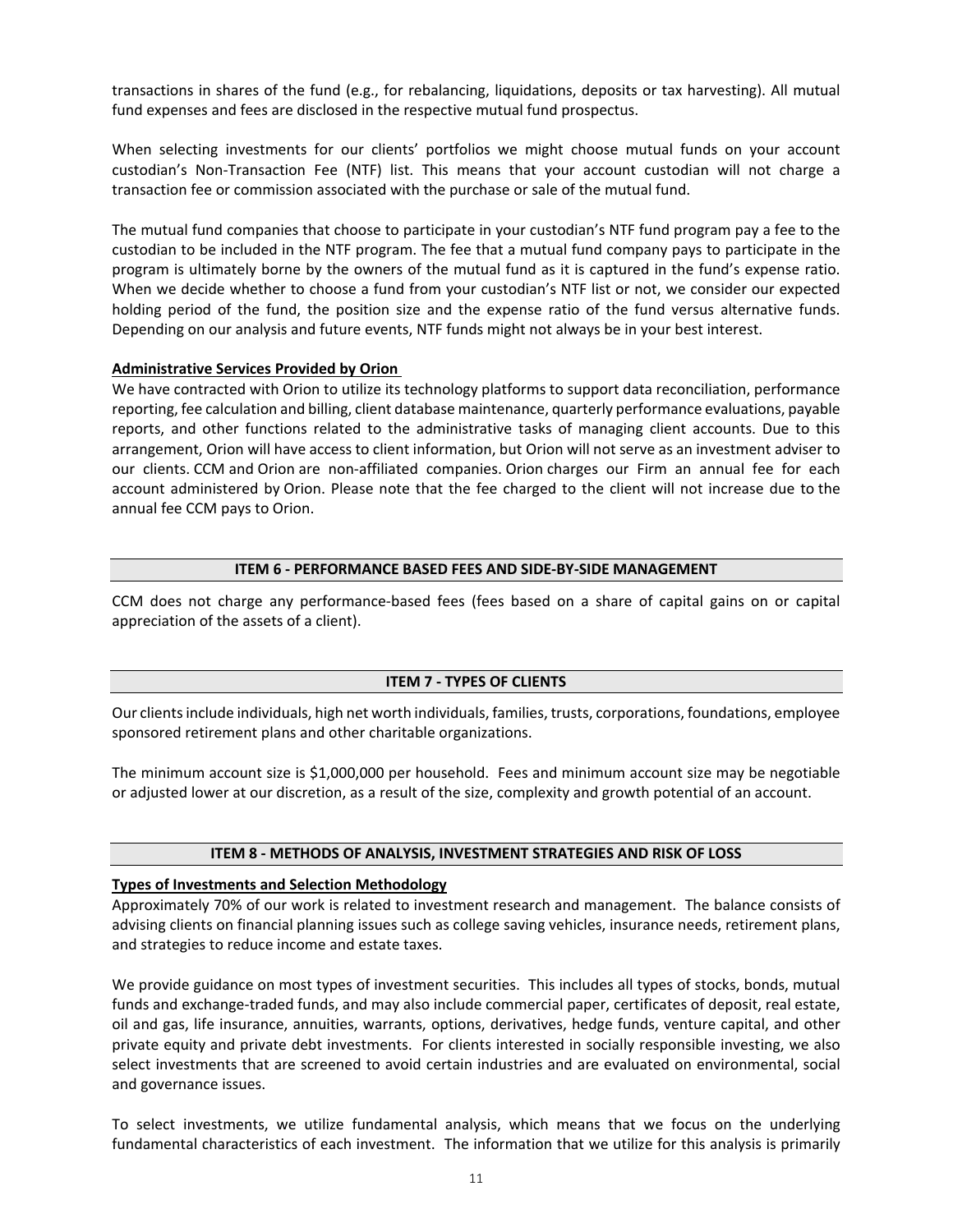procured from paid subscriptions to financial databases and publications. We also review financial newspapers, magazines, financial data and news released by public companies, research materials prepared by third-party firms, and other data available over the internet. In selecting index funds (which represent the majority of our equity investments), we focus on operating cost, fund size, sponsor, asset class, and the way in which the index is constructed.

Our investment approach is very much long-term in nature, and we may hold securities for several years. However, in some cases we will execute short-term trading strategies. In some instances, we may enter into a short sale or an option contract in order to address the specific needs or desires of a client. Clients may elect to utilize the margin borrowing features on their account at their discretion, although most do not.

Engagement of third-party money managers is one of the services we may offer, depending upon the suitability of such a strategy for the client. We monitor the performance of the selected managers.

### **Risk of Loss**

Clients must understand that past performance is not indicative of future results. Therefore, current and prospective clients should never assume that future performance of any specific investment or investment strategy will be profitable. Investing in securities involves risk of loss. Further, depending on the different types of investments there will be varying degrees of risk. Clients and prospective clients should be prepared to bear investment loss including loss of original principal.

Because of the inherent risk of loss associated with investing, our Firm is unable to represent, guarantee, or even imply that our services and methods of analysis can or will predict future results, successfully identify market tops or bottoms, or insulate you from losses due to market corrections or declines.

Investors should be aware that accounts are subject to many risks, which include, but may not be limited to the following:

- Market Risk Even a long-term investment approach cannot guarantee a profit. Economic, political and issuer-specific events will cause the value of securities to rise or fall. Because the value of investment portfolios will fluctuate, there is the risk that you will lose money and your investment may be worth more or less upon liquidation.
- Alternative Risk Language Investments classified as "alternative investments" may include a broad range of underlying assets including, but not limited to, hedge funds, private equity, venture capital, and registered, publicly traded securities. Alternative investments are speculative, not suitable for all clients and intended for only experienced and sophisticated investors who are willing to bear the high risk of the investment, which can include: loss of all or a substantial portion of the investment due to leveraging, short-selling, or other speculative investment practices; lack of liquidity in that there may be no secondary market for the fund and none expected to develop; volatility of returns; potential for restrictions on transferring interest in the fund; potential lack of diversification and resulting higher risk due to concentration of trading authority with a single advisor; absence of information regarding valuations and pricing; potential for delays in tax reporting; less regulation and typically higher fees than other investment options such as mutual funds. The SEC requires investors be accredited to invest in these more speculative alternative investments. Investing in a fund that concentrates its investments in a few holdings may involve heightened risk and result in greater price volatility.
- Management Risk Your investment with us varies with the success and failure of our investment strategies, research, analysis and determination of portfolio securities. If our investment strategies do not produce the expected returns, the value of the investment will decrease.
- Currency Risk The value of your portfolio's investments may fall as a result of changes in exchange rates.
- Credit Risk Most fixed income instruments are dependent on the underlying credit of the issuer. A downgrade to an issuer's credit rating or a perceived change in an issuer's financial strength may affect a security's value and, thus, impact the fund's performance.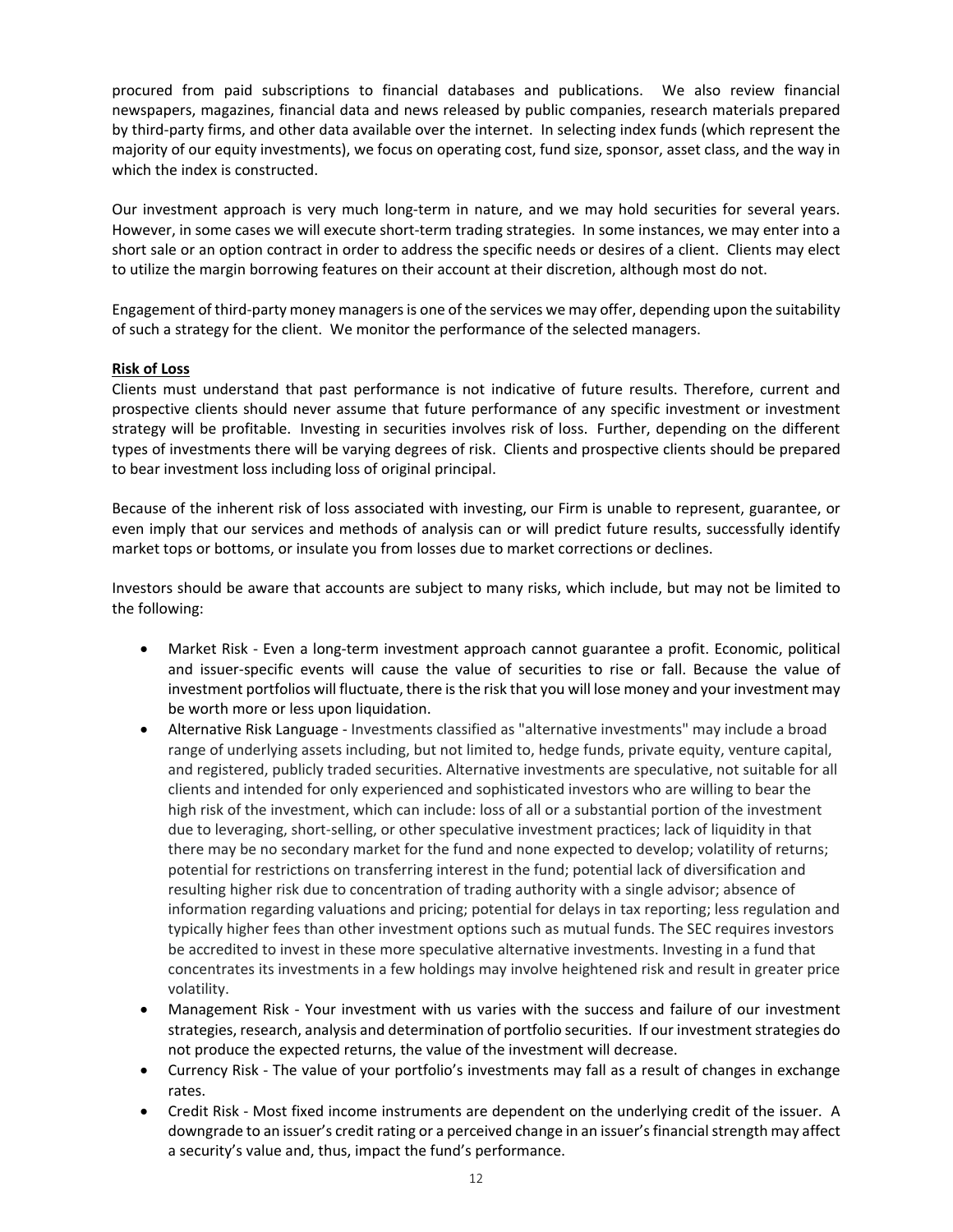- Capitalization Risk Small-cap and mid-cap companies may be hindered as a result of limited resources or less diverse products or services, and their stocks have historically been more volatile than the stocks of larger, more established companies.
- ETF and Mutual Fund Risk ETFs face market-trading risks, including the potential lack of an active market for shares, losses from trading in the secondary markets and disruption in the creation/redemption process of the ETF. Any of these factors may lead to the fund's shares trading at either a premium or a discount to its "net asset value."

When we invest in an ETF or mutual fund for a client, the client will bear additional expenses based on its pro rata share of the ETFs or mutual fund's operating expenses, including the potential duplication of management fees. The risk of owning an ETF or mutual fund generally reflects the risks of owning the underlying securities in the ETF or mutual fund holds. However, we depend on the manager of such funds to select individual investments in accordance with their stated investment strategy. Clients may also incur brokerage costs when purchasing ETFs.

- Options Risk Options on securities may be subject to greater fluctuations in value than an investment in the underlying securities. Purchasing and writing put and call options are highly specialized activities and entail greater than ordinary investment risks.
- Foreign Securities and Currency Risk Investments in international and emerging-market securities include exposure to risks such as currency fluctuations, foreign taxes and regulations, and the potential for illiquid markets and political instability.
- Industry Risk The portfolio's investments could be concentrated within one industry or group of industries. Any factors detrimental to the performance of such industries will disproportionately impact on your portfolio. Investments focused in a particular industry are subject to greater risk and are more greatly impacted by market volatility than less concentrated investments.
- Inflation Risk Most fixed income instruments will sustain losses if inflation increases or the market anticipates increases in inflation. If we enter a period of moderate or heavy inflation, the value of your fixed income securities could go down.
- Interest Rate Risk In a rising rate environment, the value of fixed-income securities generally declines, and the value of equity securities may be adversely affected.
- Liquidity Risk Liquidity risk exists when particular investments would be difficult to purchase or sell and could possibly prevent clients from selling such securities at an advantageous time or price.
- Securities Lending Risk Securities lending involves the risk that the fund loses money because the borrower fails to return the securities in a timely manner or at all. The fund could also lose money if the value of the collateral provided for loaned securities, or the value of the investments made with the cash collateral, falls. These events could also trigger adverse tax consequences for the fund.
- Cybersecurity Risk In addition to the Material Risks listed above, investing involves various operational and "cybersecurity" risks. These risks include both intentional and unintentional events at CCM or one of its third-party counterparties or service providers, that may result in a loss or corruption of data, result in the unauthorized release or other misuse of confidential information, and generally compromise our Firm's ability to conduct its business. A cybersecurity breach may also result in a thirdparty obtaining unauthorized access to our clients' information, including social security numbers, home addresses, account numbers, account balances, and account holdings. Our Firm has established business continuity plans and risk management systems designed to reduce the risks associated with cybersecurity breaches. However, there are inherent limitations in these plans and systems, including certain risks may not have been identified, in large part because different or unknown threats may emerge in the future.

### **ITEM 9 - DISCIPLINARY INFORMATION**

<span id="page-12-0"></span>Registered investment advisors are required to disclose all material facts regarding any legal or disciplinary events that would be material to your evaluation of CCM or the integrity of CCM's management. We have no knowledge of any legal or disciplinary actions against anyone employed by CCM.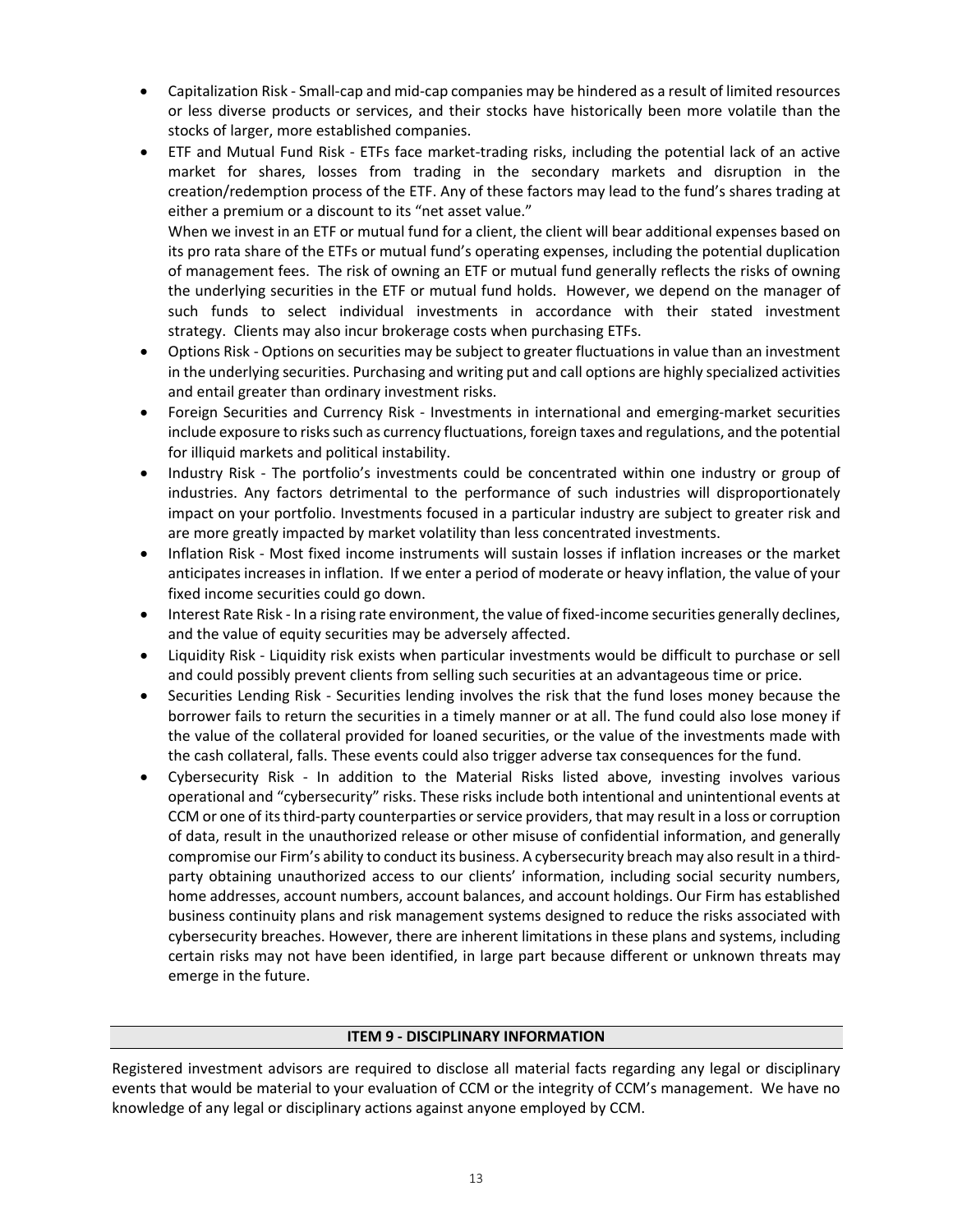### **ITEM 10 - OTHER FINANCIAL INDUSTRY ACTIVITIES AND AFFILIATIONS**

#### <span id="page-13-0"></span>**Insurance**

Colorado Capital Management is not an insurance agency and does not sell insurance of any type to its clients. Our services in this area are limited to reviewing existing policies, requesting quotes for new or alternative policies from third party firms (from which we receive no compensation of any kind), and advising clients on the merits of the available choices. Some members of our staff have prior experience and/or have held licenses in the industry.

### **Friendship Bridge**

Steven Ellis is also involved on the finance committee of a non-profit organization, Friendship Bridge, in a volunteer capacity, with no compensation. Steven Ellis has invested in promissory notes issued by Friendship Bridge. Due to Steve's involvement as a volunteer for and investor with this organization, it would be a conflict of interest for CCM to make recommendations concerning client investments with Friendship Bridge. As a result, CCM will make full disclosure of these facts and not provide investment guidance to clients with regard to any such investment.

#### **Avoiding Conflicts of Interest**

- Compensation: Colorado Capital Management does not receive any monetary compensation from any source other than the asset-based fees paid by clients. We do not sell any investment products and do not receive any commission income. We do not have any "soft dollar" arrangements with any brokerage firms.
- Employee Trading: Employees of CCM will from time to time purchase or sell for themselves the same securities (except for IPO's) that are purchased for clients. There is deemed to be no conflict of interest as the securities involved (mostly mutual funds and exchange-traded funds) are widely held and publicly traded, and the transaction size is typically far too small to affect the market. We believe it is an alignment of our interests for us to own the same securities in both our personal and client accounts.
- Independence: CCM is completely independent and employee owned. We have no ownership interest in any other organization, and no other organization owns any portion of CCM.
- Partnerships: We do not serve as the general partner in any partnership in which clients are advised to invest.
- Discounted Services & Events: We occasionally are offered and accept discounts from software vendors, and invitations to attend business research and/or training events where part or all of the full cost is paid by a third party (see Item 12 below for more detail).

# <span id="page-13-1"></span>**ITEM 11 - CODE OF ETHICS PARTICIPATION OR INTEREST IN CLIENT TRANSACTIONS AND PERSONAL TRADING**

We have developed and implemented a Code of Ethics that sets forth standards of conduct expected of our advisory personnel. The Code of Ethics addresses, among other things, personal trading, gifts, the prohibition against the use of inside information. The Code of Ethics is designed to protect our clients to detect and deter misconduct, educate personnel regarding the firm's expectations and laws governing their conduct, remind personnel that they are in a position of trust and must act with complete propriety at all times, protect the reputation of our Firm, guard against violation of the securities laws, and the ethical principles of the firm.

Our Firm and persons associated with us are allowed to invest for their own accounts or to have a financial investment in the same securities or other investments that we recommend or acquire for your account and may engage in transactions that are the same as transactions made in your account. We recognize the fiduciary responsibility to act in your best interest and have established polices to mitigate conflicts of interest.

We have established the following restrictions in order to ensure our firm's fiduciary responsibilities: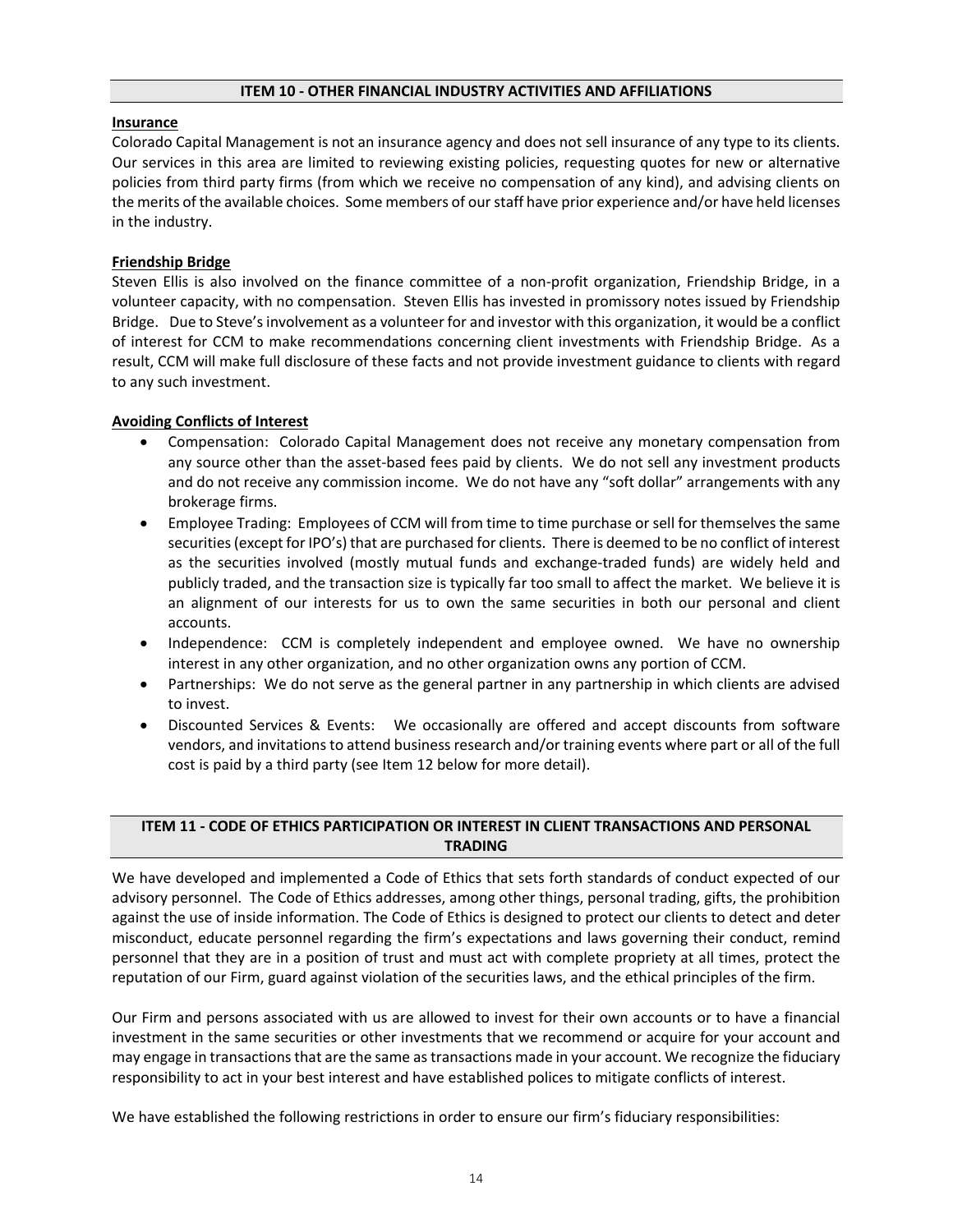- 1) A director, officer or employee of CCM shall not buy or sell any securities for their personal portfolio(s) where their decision is substantially derived, in whole or in part, by reason of his or her employment unless the information is also available to the investing public on reasonable inquiry. No supervised employee of CCM shall prefer his or her own interest to that of the advisory client. Trades for supervised employees are traded alongside client accounts.
- 2) We maintain a list of all securities holdings of anyone associated with this advisory practice with access to advisory recommendations. These holdings are reviewed on a regular basis by an appropriate officer/individual of CCM.
- 3) We emphasize the unrestricted right of the client to decline to implement any advice rendered, except in situations where we are granted discretionary authority of the client's account.
- 4) We require that all supervised employees must act in accordance with all applicable Federal and State regulations governing registered investment advisory practices.
- 5) Any supervised employee not in observance of the above may be subject to termination.

You may request a complete copy of our Code of Ethics by contacting us at the telephone number on the cover page of this Part 2; Attn: Chief Compliance Officer.

# **ITEM 12 - BROKERAGE PRACTICES**

<span id="page-14-0"></span>Clients must maintain assets in an account at a "qualified custodian," typically, a broker-dealer or bank. It is our general practice to recommend our clients use Charles Schwab & Co., Inc. Advisor Services ("Schwab"), a registered broker-dealer, member SIPC, as the qualified custodian. We are independently owned and operated, and unaffiliated with Schwab. Schwab will hold client assets in a brokerage account and buy and sell securities as instructed. In some cases, our Firm may recommend that you establish accounts with a firm other than Schwab to maintain custody of your assets.

While we recommend that clients use Schwab as Custodian, clients must decide whether to do so and open accounts with Schwab or any other custodian by entering into account agreements directly with them. The client opens the accounts directly with the Custodian. The accounts will always be held in the name of the client and never in CCM or the Advisors' name.

# **How We Select Custodians**

We seek to recommend a custodian/broker who will hold client assets and execute transactions on terms that are, overall, most advantageous when compared to other available providers and their services. We consider a wide range of factors, including, among others:

- 1) Combination of transaction execution services and asset custody services, usually without a separate fee for custody
- 2) Capability to execute, clear, and settle trades (buy and sell securities for client accounts)
- 3) Capability to facilitate transfers and payments to and from accounts, such as wire transfers, check requests, bill payment, etc.
- 4) Breadth of available investment products, such as stocks, bonds, mutual funds, exchange-traded funds [ETFs], etc.
- 5) Availability of investment research and tools that assist us in making investment decisions
- 6) Quality of services
- 7) Competitiveness of the price of services and willingness to negotiate the prices of commission rates, other fees, etc.
- 8) Reputation, financial strength, and stability
- 9) Prior service to CCM Advisors and our other clients
- 10) Availability of other products and services that benefit us, as discussed below in "Products and Services Available to Us from Schwab"

# **Client Brokerage and Custody Costs**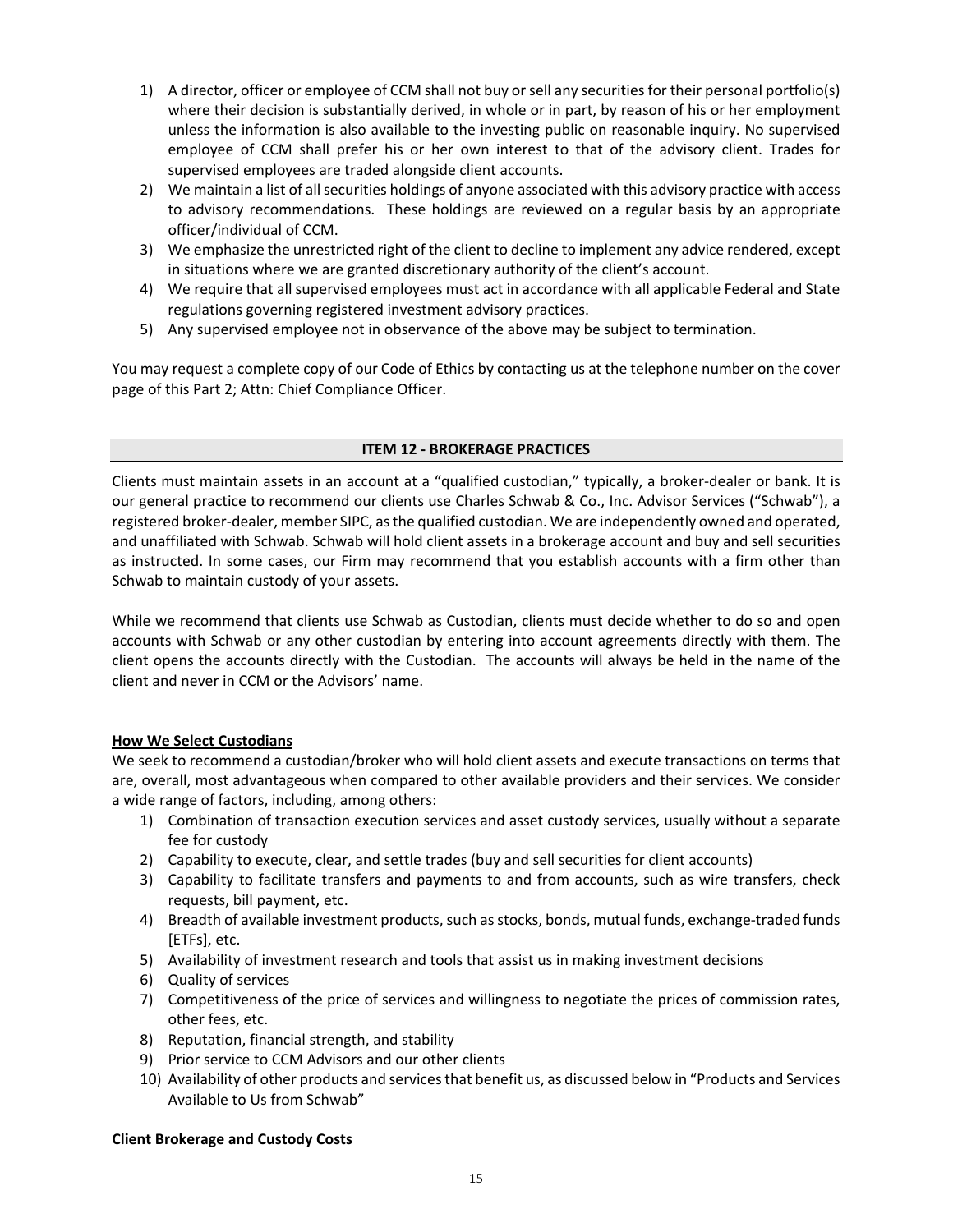For our clients' accounts that Schwab maintains, Schwab usually does not charge separately for custody services. On occasion, a client may be charged fees to custody alternative investments held outside of Schwab or for separately managed accounts custodied with Schwab. Schwab receives compensation by charging ticket charges or other fees on trades that it executes or that settle into clients' Schwab accounts. We have determined that having Schwab execute most trades is consistent with our duty to seek "best execution" of client trades. Best execution means the most favorable terms for a transaction based on all relevant factors, including those listed above (see How We Select Brokers/Custodians).

## **Products and Services Available to Us from Schwab**

Schwab Advisor Services™ (formerly called Schwab Institutional®) is Schwab's business serving independent investment advisory firms like us. They provide CCM Advisors and our clients with access to its institutional brokerage, trading, custody, reporting, and related services, many of which are not typically available to Schwab retail customers. Schwab also makes available various support services. Some of those services help us manage or administer our clients' accounts; others help us manage and grow our business. Schwab's support services are typically available on an unsolicited basis (we do not have to request them) and at no charge to us. These are considered soft dollar benefits because there is an incentive to do business with Schwab. This creates a conflict of interest. We have established policies in this regard to mitigate any conflicts of interest. We believe that our selection of Schwab as custodian and broker is in the best interests of clients. CCM Advisors will at all times act in the best interest of their clients and act as a fiduciary in carrying out services to clients.

Following is a more detailed description of Schwab's support services:

# **Services That Benefit Our Clients**

Schwab's institutional brokerage services include access to a broad range of investment products, execution of securities transactions, and custody of client assets. The investment products available through Schwab include some to which we might not otherwise have access or that would require a significantly higher minimum initial investment by our clients. Schwab's services described in this paragraph benefit our clients and their accounts.

### **Services That May Not Directly Benefit Our Clients**

Schwab also makes available to us other products and services that benefit us but may not directly benefit our clients or their accounts. These products and services assist us in managing and administering our clients' accounts. They include investment research, both Schwab's own and that of third parties. We may use this research to service all or a substantial number of our clients' accounts, including accounts not maintained at Schwab. In addition to investment research, Schwab also makes available software and other technology that:

- 1) Provide access to client account data (such as duplicate trade confirmations and account statements)
- 2) Facilitate trade execution and allocate aggregated trade orders for multiple client accounts
- 3) Provide pricing and other market data
- 4) Facilitate payment of our fees from our clients' accounts
- 5) Assist with back-office functions, recordkeeping, and client reporting

# **Services That Generally Benefit Only Us**

Schwab also offers other services intended to help us manage and further develop our business enterprise. These services include:

- 1) Educational conferences and events
- 2) Consulting on technology, compliance, legal, and business needs
- 3) Publications and conferences on practice management and business succession
- 4) Access to employee benefits providers, human capital consultants, and insurance providers
- 5) Charitable Contributions directed to non-profits we may suggest

Schwab may provide some of these services itself. In other cases, it will arrange for third-party vendors to provide the services to us. Schwab may also discount or waive its fees for some of these services or pay all or a part of a third party's fees. Schwab may also provide us with other benefits, such as occasional business entertainment of our personnel.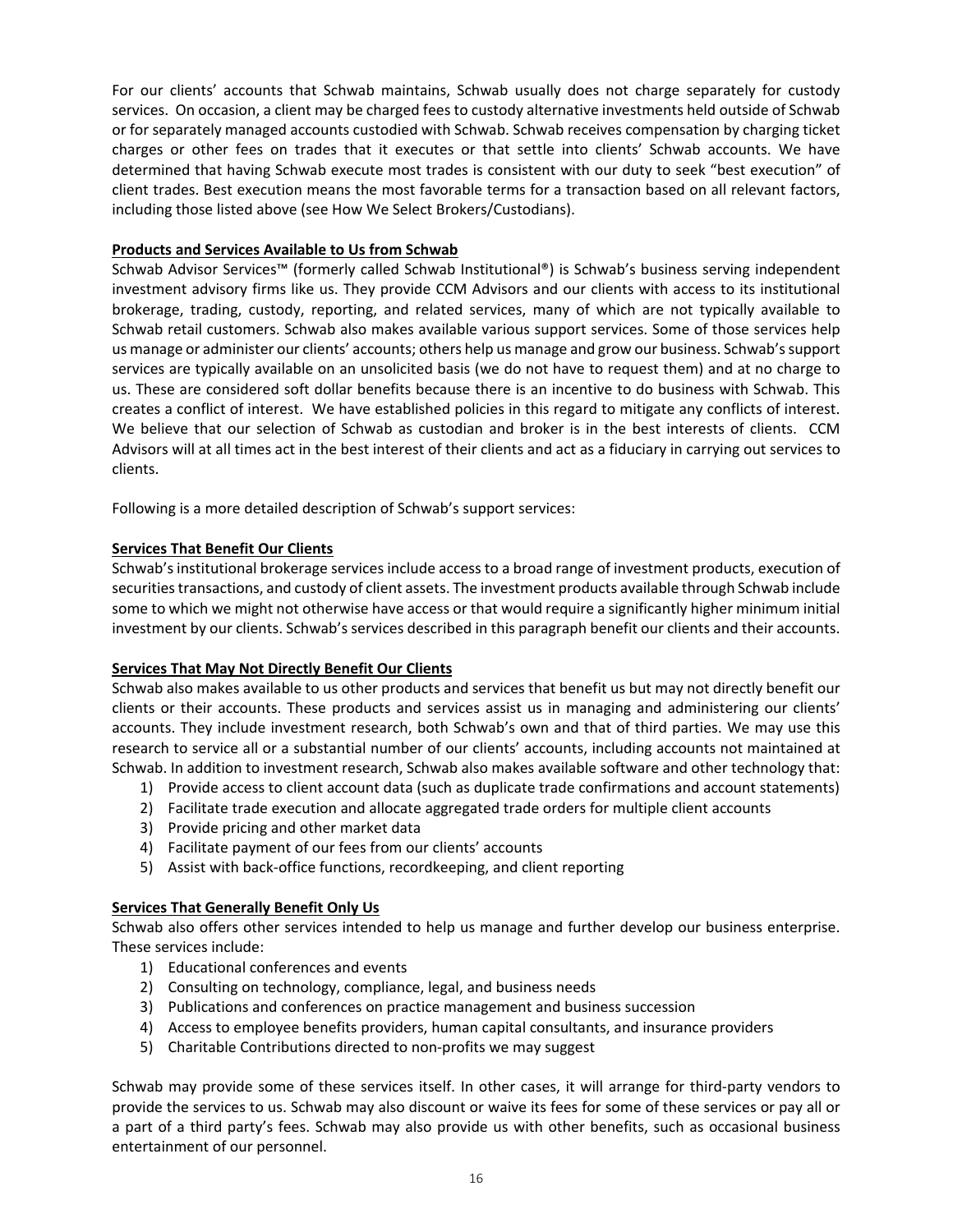# **Our Interest in Schwab's Services**

The availability of these services from Schwab benefits us because we do not have to produce or purchase them. These services are not contingent upon us committing any specific amount of business to Schwab in trading commissions. We believe that our selection of Schwab as custodian and broker is in the best interests of our clients.

Some of the products, services and other benefits provided by Schwab benefit CCM Advisors and may not benefit our client accounts. Our recommendation or requirement that you place assets in Schwab's custody may be based in part on benefits Schwab provides to us, or our agreement to maintain certain Assets Under Management at Schwab, and not solely on the nature, cost or quality of custody and execution services provided by Schwab.

We place trades for our clients' accounts subject to its duty to seek best execution and its other fiduciary duties. Schwab's execution quality may be different than other Custodians.

CCM annually reviews the relationship between Charles Schwab, CCM and the client in order to determine if the custodial relationship is in the best interest of the client.

# **Aggregation and Allocation of Transactions**

We may aggregate transactions if we believe that aggregation is consistent with the duty to seek best execution for our clients and is consistent with the disclosures made to clients and terms defined in the client Investment Advisory Agreement. We may make trades in individual accounts (that are not aggregated with others) so that we may address that client's unique circumstances. No advisory client will be favored over any other client, and each account that participates in an aggregated order will participate at the average share price (per custodian) for all transactions in that security on a given business day.

We will aggregate trades for ourselves or our associated persons with your trades, providing that the following conditions are met:

- 1) Our policy for the aggregation of transactions shall be fully disclosed to our existing clients (if any) and the Custodian(s) through which such transactions will be placed;
- 2) We will not aggregate transactions unless we believe that aggregation is consistent with our duty to seek the best execution (which includes the duty to seek best price) for you and is consistent with the terms of our Investment Advisory Agreement with you for which trades are being aggregated.
- 3) No advisory client will be favored over any other client; each client that participates in an aggregated order will participate at the average share price for all our transactions in a given security on a given business day, with transaction costs based on each client's participation in the transaction;
- 4) We will submit specific instructions ("Allocation Statement") to the custodian specifying the participating client accounts and how to allocate the order among those clients;
- 5) If the aggregated order is filled in its entirety, it will be allocated among clients in accordance with the allocation statement; if the order is partially filled, the accounts that did not receive the previous trade's positions should be "first in line" to receive the next allocation.
- 6) Notwithstanding the foregoing, the order may be allocated on a basis different from that specified in the Allocation Statement if all client accounts receive fair and equitable treatment and the reason for difference of allocation is explained in writing and is reviewed by our compliance officer. Our books and records will separately reflect, for each client account, the orders of which aggregated, the securities held by, and bought for that account, with fair and equitable treatment.
- 7) We will receive no additional compensation or remuneration of any kind as a result of the proposed aggregation; and
- 8) Individual advice and treatment will be accorded to each advisory client.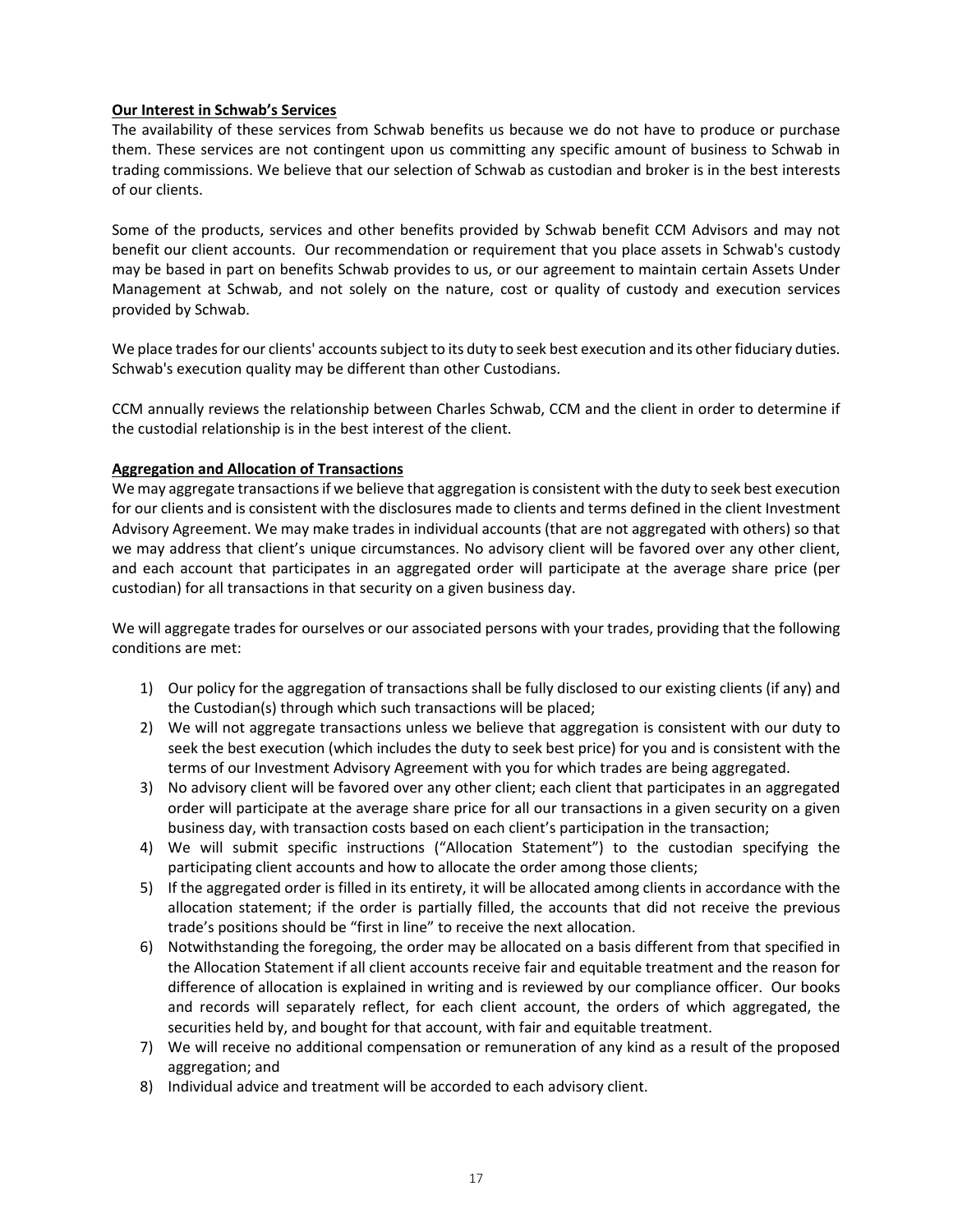# **Trade Errors**

From time-to-time we may make an error in submitting a trade order on your behalf. When this occurs, we may place a correcting trade with the Custodian of your account. If an investment gain results from the correcting trade, the gain will remain in your account unless the same error involved other client accounts that should have received the gain, it is not permissible for you to retain the gain, or we confer with you and you decide to forgo the gain (e.g. due to tax reasons). If the gain does not remain in your account and Charles Schwab & Co. Inc. is the Custodian, Charles Schwab & Co. Inc. will donate the amount of any gain \$100 and over to charity. If a loss occurs greater than \$100, we will pay for the loss. Charles Schwab & Co Inc. will maintain the loss or gain (if such gain is not retained in your account) if it is under \$100 to minimize and offset its administrative time and expense. If related trade errors result in both gains and losses in your account, they may be netted.

# **Directed Brokerage**

We do not routinely recommend, request or require that you direct us to execute transaction through a specified broker dealer. Additionally, we typically do not permit you to direct brokerage. We place trades for your account subject to our duty to seek best execution and other fiduciary duties.

In special circumstances, such as when purchasing individual bonds, we may execute trades at a brokerage firm that is not the custodian of the client's account. We do this to improve the range of potential offerings and the price at which they may be available. For such trades, clients typically pay a \$25 fee to the custodian of their account, plus whatever mark-up or mark-down the originating broker has built into the price of the security being bought or sold. We only execute such trades when we believe they provide an advantage to the client.

# **ITEM 13 - REVIEW OF ACCOUNTS**

## <span id="page-17-0"></span>**Account Reviews and Reviewers – Investment Supervisory Services**

Client accounts paying at least our quarterly minimum fee are monitored on an ongoing basis, with detailed written reports provided at the end of each calendar quarter. Our Investment Adviser Representatives will monitor client accounts on a regular basis and offer to perform annual reviews at least annually with each client. All accounts are reviewed for consistency with client investment strategy, asset allocation, risk tolerance and performance relative to the appropriate benchmark. More frequent reviews may be triggered by changes in an account holder's personal, tax or financial status. Geopolitical and macroeconomic specific events may also trigger reviews.

The purpose of these reviews is to ensure that the investment plan continues to be implemented in a manner which matches your objectives and risk tolerances. More frequent reviews may be triggered by material changes in variables such as your individual circumstances, or the market, political or economic environment. You are urged to notify us of any changes in your personal circumstances. Accounts falling below the minimum fee may be reviewed on an occasional or one-time basis, or at the specific request of the client.

### **Statements and Reports**

Each quarter, clients receive a CCM-prepared written report detailing their current positions, asset allocation, and year-to-date performance. Our written quarterly reports usually include a portfolio statement detailing the security holdings, by asset class, for each client. This appraisal describes the market value, portfolio weighting, and if available, the cost basis, of each position in the portfolio. In addition, information is typically provided on the performance of the portfolio for the quarter, and for longer periods of time. Quarterly reports also typically include detailed performance benchmark (market index) data and our thoughts on the current economic outlook.

The custodian for the individual client's account will provide clients with an account statement at least quarterly. You are urged to compare the reports provided by our firm against the account statements you receive directly from your account custodian.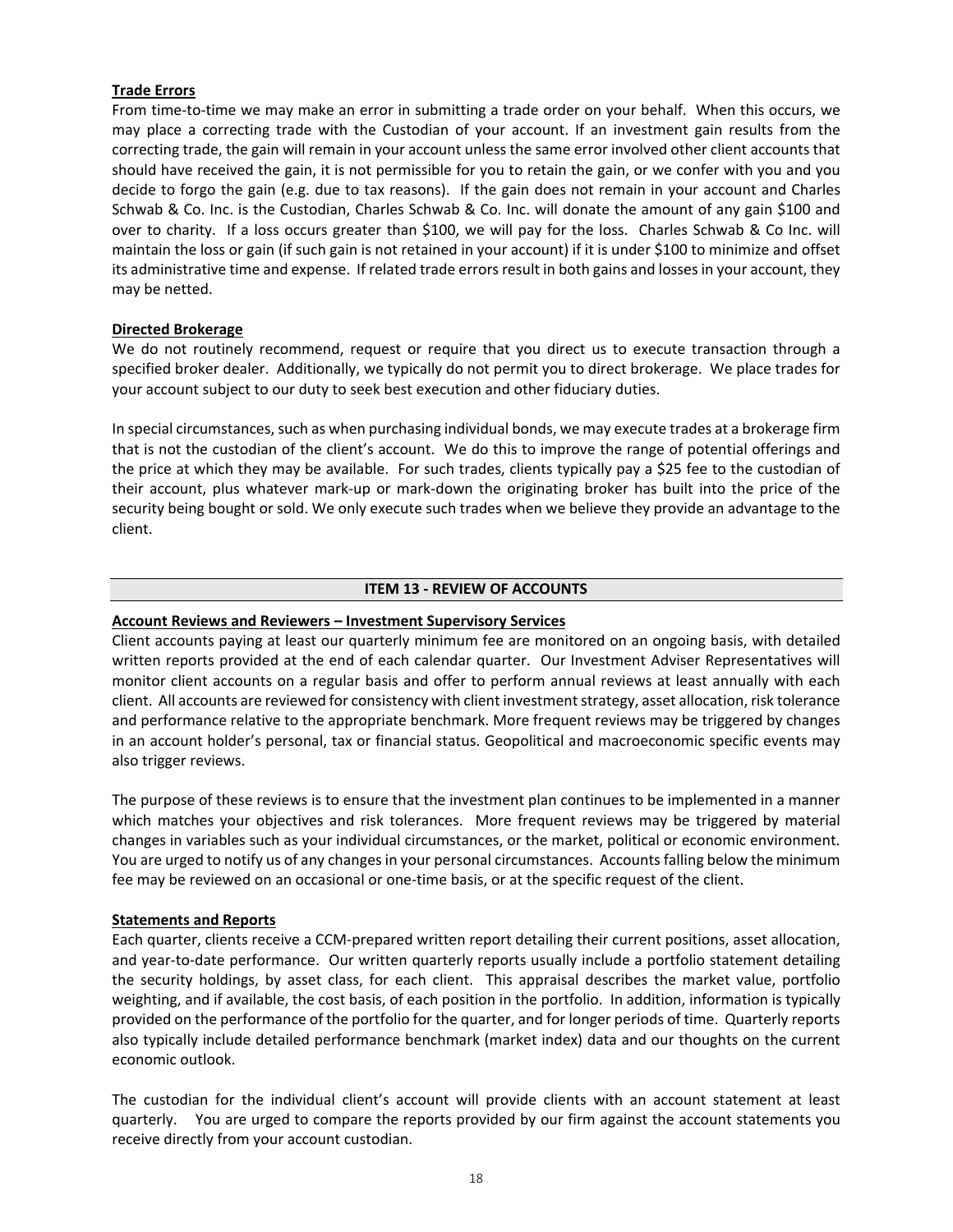Those clients who are exclusively Consulting or Financial Planning clients (i.e. those who have no assets under management with us in our advisory program) will receive no regular reports from the Firm.

## **ITEM 14 - CLIENT REFERRALS AND OTHER COMPENSATION**

<span id="page-18-0"></span>We do not pay referral fees or receive compensation for referrals, although employees and owners of the firm may receive additional compensation or ownership in the firm for generating new business.

We do not compensate persons who refer clients to our firm. However, we occasionally send a modest thank you gift (no more than \$100 in value) to express our appreciation for a referral.

# **ITEM 15 - CUSTODY**

<span id="page-18-1"></span>Custody has been defined by regulators as having access or control over client funds and/or securities. Our firm does not have physical custody, as it applies to investment advisors.

# **Deduction of Advisory Fees**

For all accounts, our firm has the authority to have fees deducted directly from client accounts. Our firm has established procedures to ensure all client funds and securities are held at a qualified custodian in a separate account for each client under that client's name. Clients or an independent representative of the client will direct, in writing, the establishment of all accounts and therefore are aware of the qualified custodian's name, address and the manner in which the funds or securities are maintained. Finally, account statements are delivered directly from the qualified custodian to each client, or the client's independent representative, at least quarterly. You should carefully review those statements and are urged to compare the statements against reports received from our Firm. When you have questions about your account statements, you should contact our Firm or the qualified custodian preparing the statement. Please refer to Item 5 for more information about the deduction of adviser fees.

# **Standing Letters of Authorization ("SLOA")**

Our firm is deemed to have custody of clients' funds or securities when clients have standing authorizations with their custodian to move money from a client's account to a third-party ("SLOA") and, under that SLOA, it authorizes us to designate the amount or timing of transfers with the custodian. The SEC has set forth a set of standards intended to protect client assets in such situations, which we follow. We do not have a beneficial interest on any of the accounts we are deemed to have Custody where SLOAs are on file. In addition, account statements reflecting all activity on the account(s), are delivered directly from the qualified custodian to each client or the client's independent representative, at least quarterly. You should carefully review those statements and are urged to compare the statements against reports received from us. When you have questions about your account statements, you should contact us, your Advisor or the qualified custodian preparing the statement.

# **ITEM 16 - INVESTMENT DISCRETION**

<span id="page-18-2"></span>For discretionary accounts, prior to engaging our Firm to provide investment advisory services, you will enter a written Agreement with us granting the firm the authority to supervise and direct, on an on-going basis, investments in accordance with the client's investment objective and guidelines. In addition, you will need to execute additional documents required by the Custodian to authorize and enable CCM, in its sole discretion, without prior consultation with or ratification by you, to purchase, sell or exchange securities in and for your accounts. We are authorized, in our discretion and without prior consultation with you to: (1) buy, sell, exchange and trade any stocks, bonds or other securities or assets and (2) determine the amount of securities to be bought or sold and (3) place orders with the custodian. Any limitations to such discretionary authority will be communicated to our Firm in writing by you, the client.